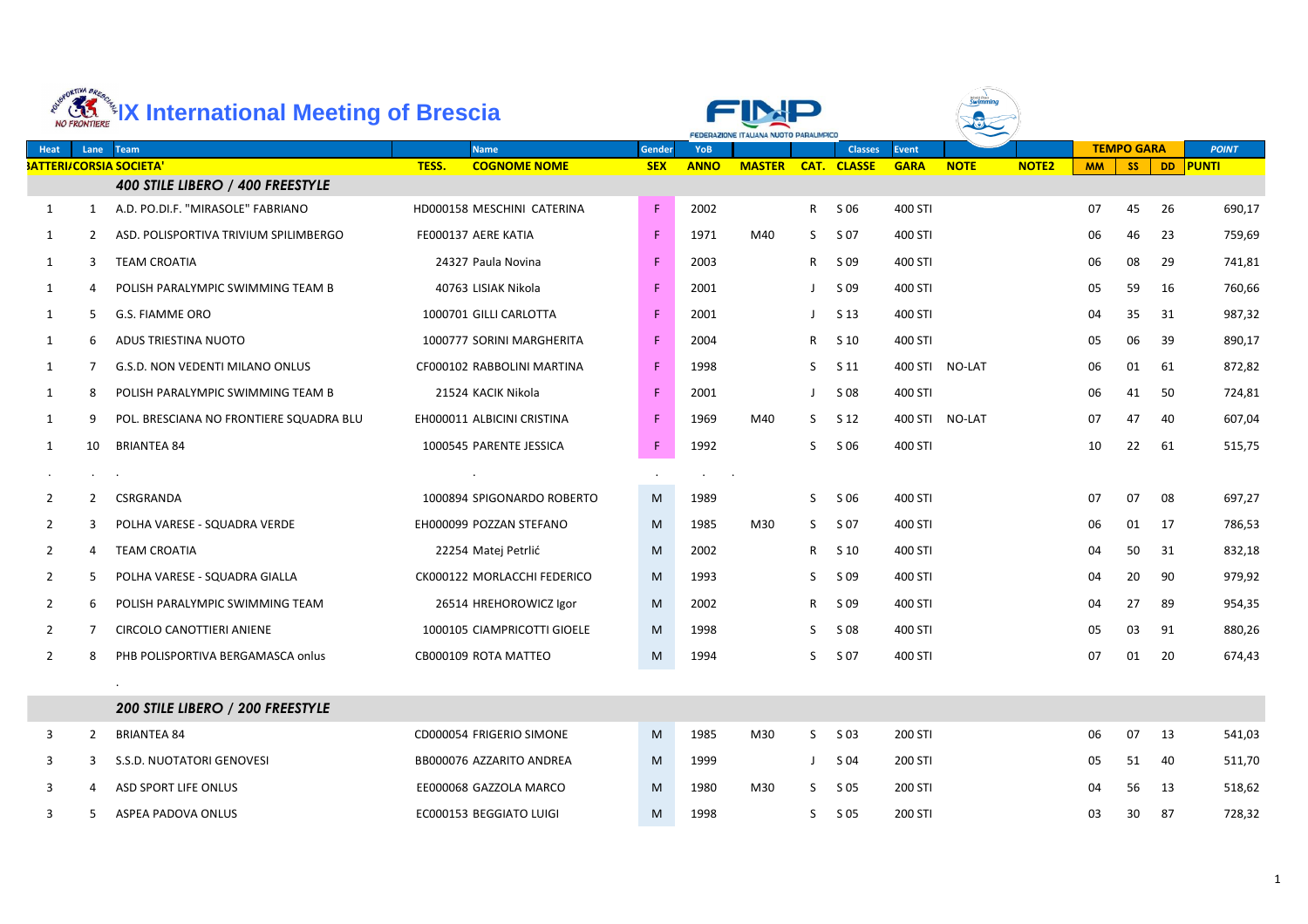|             | ORTIVA BRE   | <b><b>AMERITA International Meeting of Brescia</b></b> |                               |             |             | <b>FEDERAZIONE ITALIANA NUOTO PARALIMPICO</b> |      |                |              |                    |              |           |                   |           |              |
|-------------|--------------|--------------------------------------------------------|-------------------------------|-------------|-------------|-----------------------------------------------|------|----------------|--------------|--------------------|--------------|-----------|-------------------|-----------|--------------|
| <b>Heat</b> |              | Lane Team                                              | <b>Name</b>                   | Gender      | YoB         |                                               |      | <b>Classes</b> | <b>Event</b> |                    |              |           | <b>TEMPO GARA</b> |           | <b>POINT</b> |
|             |              | <b>SATTERI/CORSIA SOCIETA'</b>                         | TESS.<br><b>COGNOME NOME</b>  | <b>SEX</b>  | <b>ANNO</b> | <b>MASTER</b>                                 | CAT. | <b>CLASSE</b>  | <b>GARA</b>  | <b>NOTE</b>        | <b>NOTE2</b> | <b>MM</b> | SS                | <b>DD</b> | <b>PUNTI</b> |
| 3           | 6            | <b>TEAM CROATIA</b>                                    | 7192 Tomi Brajša              | M           | 1993        |                                               | S.   | S 04           | 200 STI      |                    |              | 03        | 36                | 90        | 829,00       |
| 3           |              | ASD SPORT LIFE ONLUS                                   | EE000092 VIDAL MATTEO         | M           | 1984        | M30                                           | S    | S 04           | 200 STI      |                    |              | 04        | 53                | 35        | 612,95       |
| 3           | 8            | PHB POLISPORTIVA BERGAMASCA onlus                      | CB000080 BALDUZZI STEFANO     | M           | 1987        | M30                                           | S.   | $S$ 03         | 200 STI      |                    |              | 05        | 36                | 94        | 589,51       |
|             |              |                                                        |                               |             |             |                                               |      |                |              |                    |              |           |                   |           |              |
| 4           | 3            | ADUS TRIESTINA NUOTO                                   | 1000587 MARCHI GIORGIA        | $\mathsf F$ | 2001        |                                               |      | S 14           | 200 STI      |                    |              | 02        | 47                | 57        | 752,82       |
| 4           | 4            | <b>BRIANTEA 84</b>                                     | 1000681 MELONI EMANUELE       | M           | 1999        |                                               |      | S 14           | 200 STI      |                    |              | 02        | 45                | 27        | 704,48       |
| 4           | 5            | SEA SUB MODENA                                         | GJ000088 Casali Kevin         | M           | 1993        |                                               | S    | S 14           | 200 STI      |                    |              | 02        | 13                | -69       | 870,90       |
| 4           | 6            | S.S.D. NUOTATORI GENOVESI                              | BB000066 BOCCIARDO FRANCESCO  | M           | 1994        |                                               | S    | S 05           | 200 STI      |                    |              | 02        | 27                | 14        | 1.043,77     |
| 4           |              | AICS PAVIA NUOTO ASD                                   | CH000019 BOGGIONI MONICA      | F           | 1998        |                                               | S    | S 05           | 200 STI      |                    |              | 02        | 59                | 74        | 934,63       |
| 4           | 8            | S.S.D. NUOTATORI GENOVESI                              | BB000075 SCIACCALUGA GIOVANNI | M           | 1994        |                                               | S    | S 05           | 200 STI      |                    |              | 02        | 59                | 91        | 853,65       |
|             |              |                                                        |                               |             |             |                                               |      |                |              |                    |              |           |                   |           |              |
|             |              |                                                        |                               |             |             |                                               |      |                |              |                    |              |           |                   |           |              |
|             |              | 200 MISTI / 200 INDIVIDUAL MEDLEY                      |                               |             |             |                                               |      |                |              |                    |              |           |                   |           |              |
| 5           | 2            | EGO NUOTO ASD                                          | GJ000173 Ghiretti Giulia      | $\mathsf F$ | 1994        |                                               | S    | SM05           | 200 MIS      |                    |              | 03        | 49                | 31        | 885,70       |
| 5           | 3            | G.S.D. NON VEDENTI MILANO ONLUS                        | CF000102 RABBOLINI MARTINA    | F           | 1998        |                                               | S    | SM11           |              | 200 MIS NO-LAT     |              | 03        | 14                | 97        | 868,44       |
| 5           |              | <b>CIRCOLO CANOTTIERI ANIENE</b>                       | QB000189 DEL MASTRO MARIKA    | £.          | 2003        |                                               | R    | <b>SM09</b>    | 200 MIS      |                    | ASSENTE      |           |                   |           |              |
| 5           | ь            | SEA SUB MODENA                                         | GJ000088 Casali Kevin         | M           | 1993        |                                               | S.   | SM14           | 200 MIS      |                    |              | 02        | 40 75             |           | 814,49       |
| 5           |              | SSD RARI NANTES MAROSTICA                              | 15493 LOBBA ANDREA            | M           | 1999        |                                               |      | SM09           | 200 MIS      |                    |              | 02        | 44                | 12        | 826,59       |
| 5           | 8            | PHB POLISPORTIVA BERGAMASCA onlus                      | CB000213 APUANI ALESSANDRO    | M           | 2000        |                                               |      | SM10           | 200 MIS      |                    |              | 02        | 47                | 79        | 770,96       |
|             |              |                                                        |                               |             |             |                                               |      |                |              |                    |              |           |                   |           |              |
|             |              | 50 STILE LIBERO / 50 FREESTYLE                         |                               |             |             |                                               |      |                |              |                    |              |           |                   |           |              |
| 6           | 1            | AICS PAVIA NUOTO ASD                                   | CH000022 MARCHETTI SARA       | $\mathsf F$ | 1984        | M30                                           | S    | S 06           | 050 STI      |                    |              | 02        | 09                | 63        | 262,21       |
| 6           | $\mathbf{2}$ | A.S.D. ATLANTIDE ONLUS                                 | 1001505 DUDUIANU LARISSA      | $\mathsf F$ | 2002        |                                               | R    | S 05           |              | 050 STI ASSISTENZA |              | 01        | 39                | 27        | 368,09       |
| 6           | 3            | POL. BRESCIANA NO FRONTIERE SQUADRA ROSSA              | CC000056 MAZZOLA OLGA         | F.          | 1982        | M30                                           | S.   | S 02           | 050 STI      |                    |              | 01        | 48                | 58        | 521,64       |
| 6           | 4            | POLISPORTIVA TERRAGLIO                                 | 1001062 FERRO LUCIA           | F.          | 2000        |                                               |      | S 05           | 050 STI      |                    |              | 02        | 07                | 23        | 287,20       |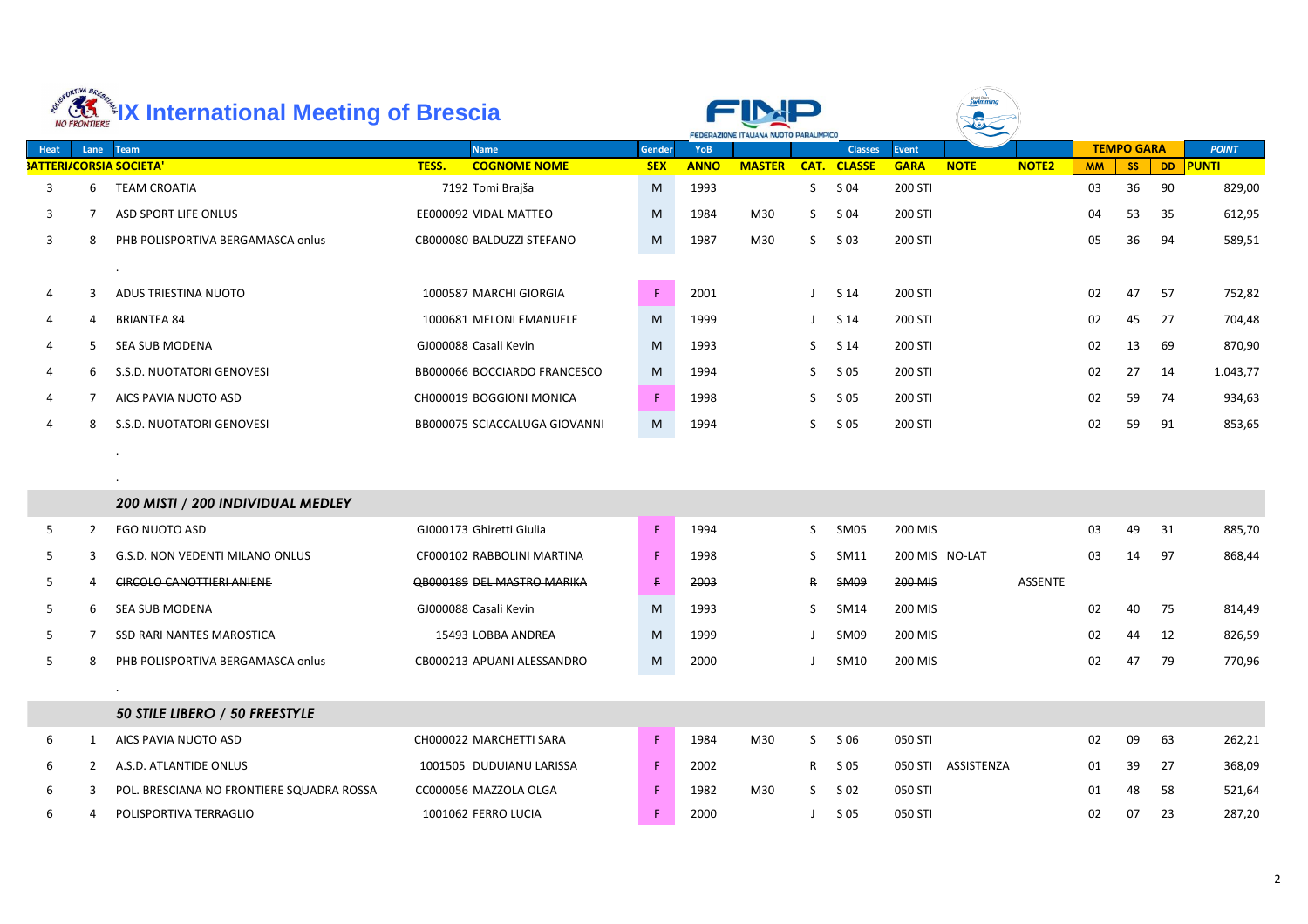|             | ORTIVA BRES<br><b>NO FRONTIERE</b> | <b>KK *IX International Meeting of Brescia</b> |                                      |               |             | FEDERAZIONE ITALIANA NUOTO PARALIMPICO |                 |                    |              |             |                |           |                   |    |              |
|-------------|------------------------------------|------------------------------------------------|--------------------------------------|---------------|-------------|----------------------------------------|-----------------|--------------------|--------------|-------------|----------------|-----------|-------------------|----|--------------|
| <b>Heat</b> |                                    | Lane Team                                      | <b>Name</b>                          | <b>Gender</b> | <b>YoB</b>  |                                        |                 | <b>Classes</b>     | <b>Event</b> |             |                |           | <b>TEMPO GARA</b> |    | <b>POINT</b> |
|             |                                    | <b>SATTERI/CORSIA SOCIETA'</b>                 | TESS.<br><b>COGNOME NOME</b>         | <b>SEX</b>    | <b>ANNO</b> | <b>MASTER</b>                          |                 | <b>CAT. CLASSE</b> | <b>GARA</b>  | <b>NOTE</b> | <b>NOTE2</b>   | <b>MM</b> | <b>SS</b>         |    | DD PUNTI     |
| 6           | 5                                  | POL. BRESCIANA NO FRONTIERE SQUADRA BLU        | 1000794 LAZZARI CHIARA               | F.            | 2003        |                                        | R               | $5 - 12$           | 050 STI      |             | <b>ASSENTE</b> |           |                   |    |              |
| 6           | 6                                  | POL. BRESCIANA NO FRONTIERE SQUADRA BLU        | CC000263 CELATO ISABELLA             | F.            | 2000        |                                        |                 | S 04               | 050 STI      |             |                | 01        | 38                | 05 | 419,68       |
| 6           |                                    | A.S.D. ATLANTIDE ONLUS                         | CG000010 CANANI SARA                 | F.            | 1978        | M40                                    | S               | S 05               | 050 STI      | ASSISTENZA  |                | 01        | 28                | 59 | 412,46       |
| 6           | 8                                  | PHB POLISPORTIVA BERGAMASCA onlus              | CB000210 BIFFI FRANCESCA             | F.            | 1997        |                                        | S               | S 04               | 050 STI      |             |                | 01        | 40                | 02 | 411,42       |
| 6           | 9                                  | POL. BRESCIANA NO FRONTIERE SQUADRA BLU        | 1000025 FILIPPINI BEATRICE           | F.            | 2002        |                                        | R               | S 03               | 050 STI      |             |                | 01        | 56                | 11 | 381,71       |
|             |                                    | $\bullet$                                      |                                      |               |             |                                        |                 |                    |              |             |                |           |                   |    |              |
| 7           | $\pm$                              | PHB POLISPORTIVA BERGAMASCA onlus              | <b>CB000095 LOCATELLI ALESSANDRA</b> | F.            | 1984        | <b>M30</b>                             | S.              | <del>506</del>     | 050 STI      |             | <b>ASSENTE</b> |           |                   |    |              |
| 7           | 2                                  | AICS PAVIA NUOTO ASD                           | 1001324 LA COGNATA CHIARA            | F.            | 2006        |                                        | E.              | S 09               | 050 STI      |             |                | 01        | 02                | 68 | 458,68       |
| 7           | 3                                  | PHB POLISPORTIVA BERGAMASCA onlus              | CB000206 MELOCCHI GARCIA CHIARA      | F.            | 2003        |                                        | R.              | S 08               | 050 STI      |             |                | 00        | 55                | 78 | 540,34       |
| 7           | 4                                  | PISCINE MELEGNANO                              | 1000918 GUBERTI SIMONA               | F.            | 1980        | M30                                    | S.              | S 09               | 050 STI      |             |                | 00        | 54                | 45 | 528,01       |
| 7           | 5                                  | SSD RARI NANTES MAROSTICA                      | 15492 PASSUELLO GIULIA               | F.            | 1986        | M30                                    | S.              | S 07               | 050 STI      |             |                | 00        | 59                | 27 | 546,65       |
| 7           | 6                                  | A.S.D. ATLANTIDE ONLUS                         | GE000178 CORNACCHINI SOFIA           | F.            | 1997        |                                        | S               | S 08               | 050 STI      | ASSISTENZA  |                | 00        | 43                | 05 | 700,12       |
| 7           | $\overline{7}$                     | SPORTING LODI SSD                              | 1001445 Pezzetti Elena               | F.            | 2002        |                                        | R.              | S 09               | 050 STI      |             |                | 00        | 53                | 19 | 540,52       |
| 7           | 8                                  | POL. BRESCIANA NO FRONTIERE SQUADRA BLU        | 1000136 FACCOLI ROBERTA              | F.            | 1976        | M40                                    | S.              | S 06               | 050 STI      |             |                | 01        | 02                | 35 | 545,15       |
|             | 9                                  | PAD BUSTO ARSIZIO                              | CK000191<br><b>BALDO GIULIA</b>      | F.            | 1999        |                                        |                 | S 06               | 050 STI      |             |                | 01        | 03                | 47 | 535,53       |
| 7           | 10.                                | POL. BRESCIANA NO FRONTIERE SQUADRA BLU        | 1000137 CANOCI GRAZIA                | F.            | 2000        |                                        |                 | S 06               | 050 STI      |             |                | 01        | 08                | 33 | 497,44       |
|             |                                    |                                                |                                      |               |             |                                        |                 |                    |              |             |                |           |                   |    |              |
| 8           |                                    | ASPEA PADOVA ONLUS                             | EC000172 AGOSTINI IRENE              | $\mathsf F$   | 2001        |                                        |                 | S 05               | 050 STI      |             |                | 00        | 49                | 70 | 735,21       |
| 8           | $\mathbf{2}$                       | A.D. PO.DI.F. "MIRASOLE" FABRIANO              | HD000158 MESCHINI CATERINA           | F.            | 2002        |                                        | R.              | S 06               | 050 STI      |             |                | 00        | 46                | 16 | 736,35       |
| 8           | 3                                  | <b>BRIANTEA 84</b>                             | CD000024 PIETRONI ELENA              | F.            | 1996        |                                        | S.              | S 07               | 050 STI      |             |                | 00        | 45                | 35 | 714,44       |
| 8           | 4                                  | POLHA VARESE - SQUADRA GIALLA                  | CF000573 TRIMI ARJOLA                | F.            | 1985        | M30                                    | S.              | S 04               | 050 STI      |             |                | 00        | 41                | 68 | 987,28       |
| 8           | 5.                                 | POLHA VARESE - SQUADRA GIALLA                  | 1000956 CIKA ADLIN                   | F.            | 2007        |                                        | $E_{\parallel}$ | $S$ 10             | 050 STI      |             |                | $00\,$    | 39                | 80 | 697,49       |
| 8           | 6                                  | POL. BRESCIANA NO FRONTIERE SQUADRA ROSSA      | CC000261 GRANCEA FLORENTINA          | F.            | 2000        |                                        |                 | S 09               | 050 STI      |             |                | $00\,$    | 41                | 22 | 697,48       |
| 8           |                                    | ASPEA PADOVA ONLUS                             | EC000156 MANTOAN LARA                | F.            | 1999        |                                        |                 | S <sub>12</sub>    | 050 STI      |             |                | $00\,$    | 45                | 03 | 612,92       |
| 8           | 8                                  | <b>TEAM CROATIA</b>                            | 101050000098 Marija Badrov           | F.            | 2007        |                                        | $E_{\parallel}$ | S 09               | 050 STI      |             |                | $00\,$    | 40                | 01 | 718,57       |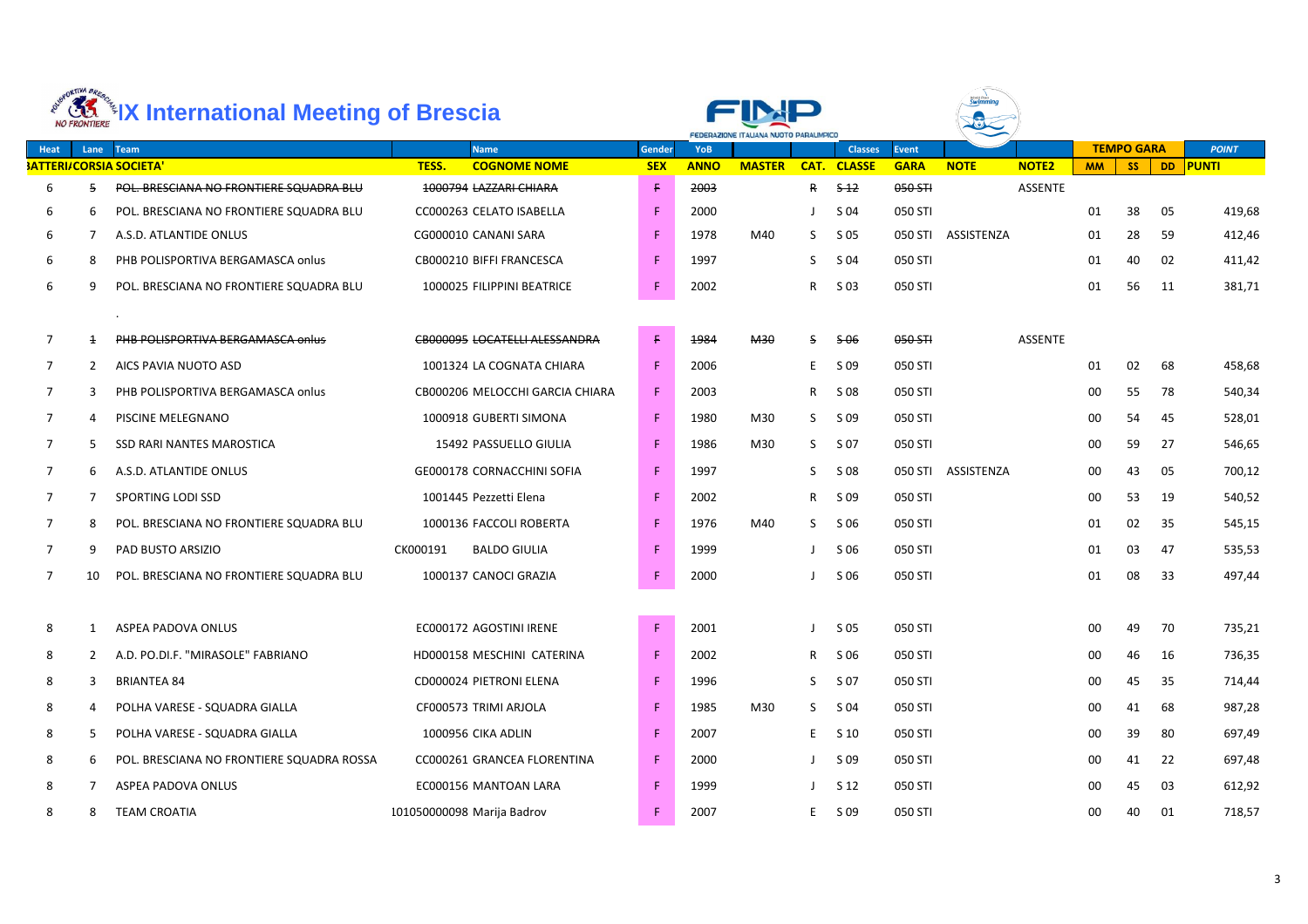|                 | ORTIVA BRES     | <b>ARELY International Meeting of Brescia</b>       |                                                        |                  | FEDERAZIONE ITALIANA NUOTO PARALIMPICO |               |                      |                       |                        |                    |              |                 |                   |                 |                        |
|-----------------|-----------------|-----------------------------------------------------|--------------------------------------------------------|------------------|----------------------------------------|---------------|----------------------|-----------------------|------------------------|--------------------|--------------|-----------------|-------------------|-----------------|------------------------|
| <b>Heat</b>     |                 | Lane Team                                           | <b>Name</b>                                            | <b>Gender</b>    | <b>YoB</b>                             |               |                      | <b>Classes</b>        | <b>Event</b>           |                    |              |                 | <b>TEMPO GARA</b> |                 | <b>POINT</b>           |
| 8               | 9               | <b>SATTERI/CORSIA SOCIETA'</b><br>PAD BUSTO ARSIZIO | TESS.<br><b>COGNOME NOME</b><br>1001007 FAUCETTA NOEMI | <b>SEX</b><br>F. | <b>ANNO</b><br>2002                    | <b>MASTER</b> | CAT.<br>$\mathsf{R}$ | <b>CLASSE</b><br>S 07 | <b>GARA</b><br>050 STI | <b>NOTE</b>        | <b>NOTE2</b> | <b>MM</b><br>00 | <b>SS</b><br>46   | <b>DD</b><br>82 | <b>PUNTI</b><br>692,01 |
| 9               |                 | <b>TEAM CROATIA</b>                                 | 36719 Emma Mečić                                       | $\mathsf F$      | 2007                                   |               | E.                   | S 09                  | 050 STI                |                    |              | 00              | 36                | 57              | 786,16                 |
| 9               | 2               | POLISH PARALYMPIC SWIMMING TEAM                     | 39624 WOJNAROWSKA Patrycja                             | F                | 2001                                   |               |                      | S 07                  | 050 STI                |                    |              | 00              | 37                | 59              | 861,93                 |
| 9               | 3               | AICS PAVIA NUOTO ASD                                | CH000021 LUSCRI' CAMILLA                               | F                | 2002                                   |               | R.                   | S 13                  | 050 STI                |                    |              | 00              | 33                | 41              | 828,49                 |
| 9               | 4               | POLHA VARESE - SQUADRA GIALLA                       | CK000193 BERRA ALESSIA                                 | F                | 1994                                   |               | S.                   | S 12                  | 050 STI                |                    |              | $00\,$          | 29                | 28              | 942,62                 |
| 9               | 5.              | POLISH PARALYMPIC SWIMMING TEAM                     | 6812 MENDAK Joanna                                     | F                | 1989                                   |               | S.                   | S <sub>13</sub>       | 050 STI                |                    |              | 00              | 29                | 46              | 939,58                 |
| 9               | 6               | <b>CIRCOLO CANOTTIERI ANIENE</b>                    | 1000793 SCORTECHINI ALESSIA                            | F.               | 1997                                   |               | S.                   | $S$ 10                | 050 STI                |                    |              | 00              | 28                | 95              | 958,89                 |
| 9               | 7               | POLISH PARALYMPIC SWIMMING TEAM                     | 33323 BORUSZEWSKA Zuzanna                              | F                | 2005                                   |               | E.                   | S 09                  | 050 STI                |                    |              | 00              | 33                | 46              | 859,23                 |
| 9               | 8               | OLIMPIC SWIM PRO A.S.D                              | CB000200 BELOTTI SARA                                  | F                | 1999                                   |               |                      | S 12                  | 050 STI                |                    |              | 00              | 35                | 06              | 787,22                 |
| 9               | 9               | POLHA VARESE - SQUADRA GIALLA                       | CK000113 TALAMONA ARIANNA                              | F                | 1994                                   |               | S.                   | S 06                  | 050 STI                |                    |              | 00              | 39                | 16              | 867,98                 |
| 9               | 10              | SPORTING LODI SSD                                   | 101166 Terzi Giulia                                    | F                | 1995                                   |               | S.                   | S 08                  | 050 STI                |                    |              | 00              | 37                | 95              | 794,20                 |
| 10              | 1               | PISCINE MELEGNANO                                   | 1001456 DODOROS ERACLES                                | M                | 1997                                   |               | S.                   | S 11                  | 050 STI LAT            |                    |              | 01              | 26                | 85              | 298,22                 |
| 10              | $\mathbf{2}$    | <b>BRIANTEA 84</b>                                  | CD00162 COLOMBO RUGGERO                                | M                | 1999                                   |               |                      | S 03                  | 050 STI                |                    |              | 01              | 59                | 69              | 344,22                 |
| 10              | 3               | <b>BRIANTEA 84</b>                                  | CD000146 LANZANI EMANUELE                              | M                | 1991                                   |               | S                    | S 02                  | 050 STI                |                    |              | 01              | 40                | 95              | 589,60                 |
| 10              | 4               | A.S.D. ATLANTIDE ONLUS                              | 1000126 SCARDINO AGOSTINO                              | M                | 1980                                   | M30           | S                    | S 01                  |                        | 050 STI FEET-START |              | 01              | 26                | 37              | 775,62                 |
| $\overline{40}$ | 5.              | POL. BRESCIANA NO FRONTIERE SQUADRA BLU             | CC000239 MORETTI PAOLO                                 | $\mathsf{M}$     | 1995                                   |               | S.                   | <del>S 05</del>       | 050 STH                |                    | ASSENTE      |                 |                   |                 |                        |
| 10              | 6               | PHB POLISPORTIVA BERGAMASCA onlus                   | CB000080 BALDUZZI STEFANO                              | M                | 1987                                   | M30           | S.                   | $S$ 03                | 050 STI                |                    |              | 01              | 19                | 86              | 515,90                 |
| 10              | $\overline{7}$  | POL. BRESCIANA NO FRONTIERE SQUADRA BLU             | 1000555 TORRES ANGEL                                   | M                | 1978                                   | M40           | S.                   | S 05                  | 050 STI                |                    |              | 01              | 27                | 49              | 376,39                 |
| 10              | 8               | A.S.D. ATLANTIDE ONLUS                              | CG000004 GASPARINI YURI                                | M                | 1977                                   | M40           | S.                   | S 03                  |                        | 050 STI ASSISTENZA |              | 01              | 28                | 20              | 467,12                 |
| 10              | 9               | POL. BRESCIANA NO FRONTIERE SQUADRA BLU             | CC000115 PONZONI PAOLO                                 | M                | 1968                                   | M40           |                      | $S$ $S$ 05            | 050 STI                |                    |              | 01              | 48                | 39              | 303,81                 |
| 10              | $\overline{40}$ | PISCINE MELEGNANO                                   | 1001111 PISATI RICCARDO                                | $\mathsf{M}$     | 1995                                   |               | S.                   | <del>S 05</del>       | 050 STI LAT            |                    | ASSENTE      |                 |                   |                 |                        |
| 11              |                 | PISCINE MELEGNANO                                   | 1000529 PACE ETTORE                                    | M                | 2006                                   |               | E.                   | S 09                  | 050 STI LAT            |                    |              | 00              | 45                | 92              | 556,84                 |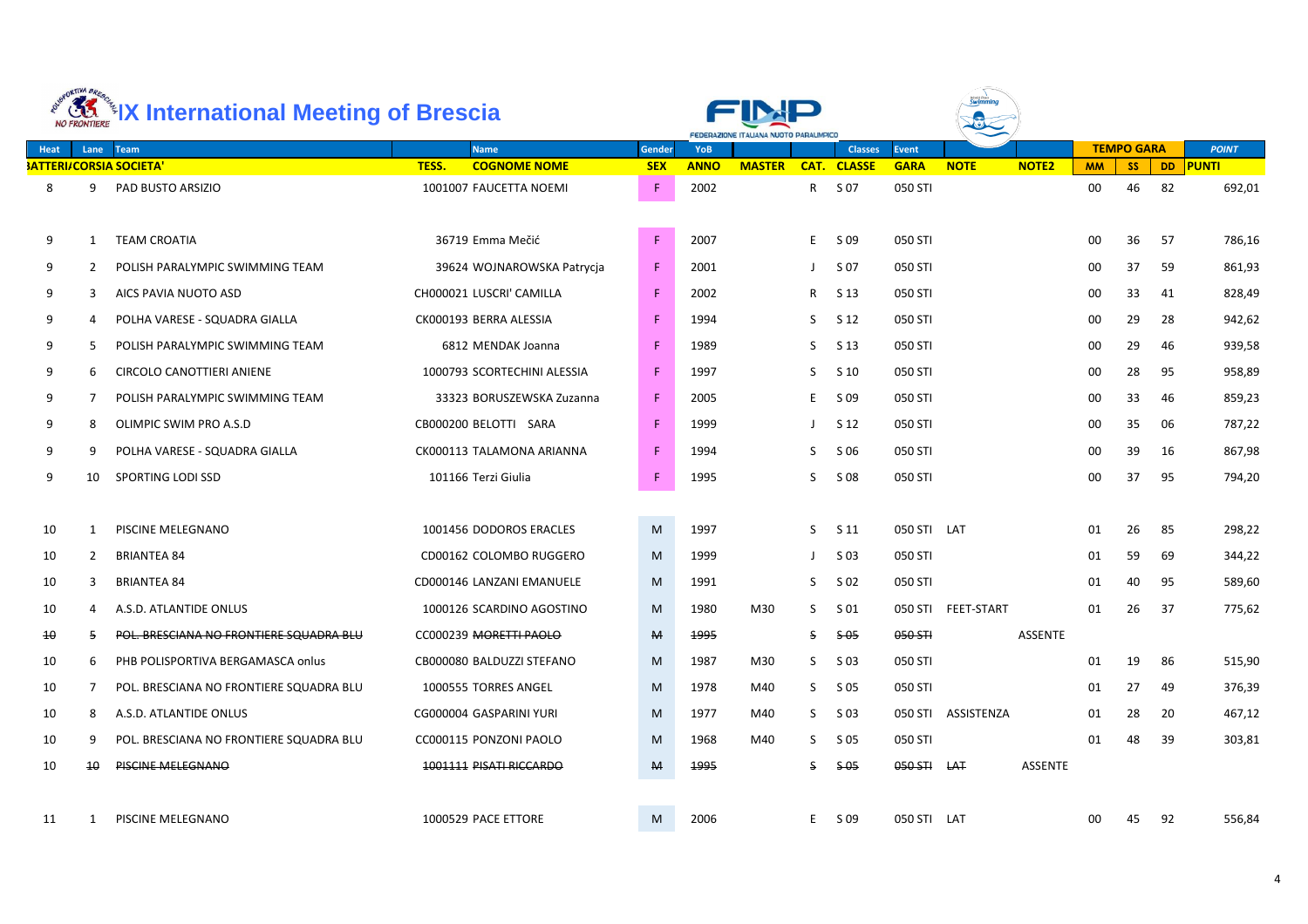|             | ORTIVA BRES           | <b>EXAMPLE 2018 2018 International Meeting of Brescia</b> |          |                                    |               | FEDERAZIONE ITALIANA NUOTO PARALIMPICO |               |             |                  |              |                    |                |           |                   |     |              |
|-------------|-----------------------|-----------------------------------------------------------|----------|------------------------------------|---------------|----------------------------------------|---------------|-------------|------------------|--------------|--------------------|----------------|-----------|-------------------|-----|--------------|
| <b>Heat</b> | Lane                  | Team                                                      |          | <b>Name</b>                        | <b>Gender</b> | <b>YoB</b>                             |               |             | <b>Classes</b>   | <b>Event</b> |                    |                |           | <b>TEMPO GARA</b> |     | <b>POINT</b> |
|             |                       | <b>SATTERI/CORSIA SOCIETA'</b>                            | TESS.    | <b>COGNOME NOME</b>                | <b>SEX</b>    | <b>ANNO</b>                            | <b>MASTER</b> | CAT.        | <b>CLASSE</b>    | <b>GARA</b>  | <b>NOTE</b>        | <b>NOTE2</b>   | <b>MM</b> | <b>SS</b>         |     | DD PUNTI     |
| 11          | 2                     | A.S.D. ATLANTIDE ONLUS                                    |          | CG000002 SERRAFINO CALOGERO        | М             | 1992                                   |               | S           | $$-04$           | 050 STH      | ASSISTENZA ASSENTE |                |           |                   |     |              |
| 11          | 3                     | POL. BRESCIANA NO FRONTIERE SQUADRA ROSSA                 |          | CC000257 CONTI ALESSANDRO          | M             | 2002                                   |               | R           | S 03             | 050 STI      |                    |                | 01        | 07                | 86  | 607,13       |
| 11          | 4                     | POLISPORTIVA MILANESE                                     |          | CF000176 CATTANI EMANUELE          | M             | 1987                                   | M30           | S           | S 06             | 050 STI      |                    |                | 01        | 03                | 68  | 456,34       |
| 11          | 5.                    | <b>BRIANTEA 84</b>                                        |          | 1001478 MASCHERONI NICOLOÒ         | M             | 2008                                   |               | E           | S 09             | 050 STI      |                    |                | 00        | 50                | 65  | 504,84       |
| 11          | 6                     | POLISPORTIVA MILANESE                                     |          | 1000684 BOCCOLLELIA                | M             | 2004                                   |               | R           | <del>\$ 07</del> | 050 STI      |                    | ASSENTE        |           |                   |     |              |
| 11          | 7                     | POLHA VARESE - SQUADRA VERDE                              |          | 1000787 SONZA ALEN                 | M             | 1980                                   | M30           | S.          | S 04             | 050 STI      |                    |                | 00        | 56                | 48  | 681,13       |
| 11          | 8                     | PISCINE MELEGNANO                                         |          | 1000527 ESPOSITO CIRO              | M             | 1964                                   | M40           | S           | S 09             | 050 STI      |                    |                | 01        | 09                | 05  | 370,31       |
| 11          | 9                     | POLISPORTIVA MILANESE                                     |          | CF000277 CATINO FRANCESCO          | M             | 1975                                   | M40           | S           | S 04             | 050 STI      |                    |                | 01        | 22                | 51  | 466,25       |
| 11          | $\overline{40}$       | <b>PISCINE MELEGNANO</b>                                  |          | <b>CL000057 VIVIANI GIANFRANCO</b> | М             | 1968                                   | <b>M40</b>    | S.          | <del>\$ 07</del> | 050 STI      | <b>LAT</b>         | <b>ASSENTE</b> |           |                   |     |              |
|             |                       |                                                           |          |                                    |               |                                        |               |             |                  |              |                    |                |           |                   |     |              |
| 12          |                       | <b>TEAM CROATIA</b>                                       |          | 101050000093 Juraj Hanžek          | M             | 2007                                   |               | E           | S 09             | 050 STI      |                    |                | 00        | 45                | -56 | 561,24       |
| 12          | $\mathbf{2}^{\prime}$ | PAD BUSTO ARSIZIO                                         | CK000034 | <b>CASTIGLIONI SAMUELE</b>         | M             | 1991                                   |               | S           | S 06             | 050 STI      |                    |                | 00        | 47                | 31  | 614,25       |
| 12          | 3                     | POL. BRESCIANA NO FRONTIERE SQUADRA ROSSA                 |          | 1000241 CRESCINI LUCA              | M             | 1975                                   | M40           | S.          | S 06             | 050 STI      |                    |                | 00        | 48                | 06  | 604,66       |
| 12          | 4                     | FANFULLA LODI 1874 NUOTO E PN                             |          | 1000565 GERI RICCARDO              | M             | 1993                                   |               | S.          | S 06             | 050 STI      |                    |                | 00        | 42                | 22  | 688,30       |
| 12          | 5.                    | AICS PAVIA NUOTO ASD                                      |          | CH000025 BONETTI MIRKO             | M             | 1978                                   | M40           | S.          | S 09             | 050 STI      |                    |                | 00        | 41                | 79  | 611,87       |
| 12          | 6                     | <b>ASPEA PADOVA ONLUS</b>                                 |          | 1000263 RODELLA THOMAS             | M             | 2006                                   |               | E           | S 13             | 050 STI      |                    |                | 00        | 38                | 47  | 616,58       |
| 12          |                       | POLHA VARESE - SQUADRA VERDE                              |          | CF000340 BRUSCA MATTEO             | M             | 1993                                   |               | S.          | S 06             | 050 STI      |                    |                | $00\,$    | 42                | 36  | 686,02       |
| 12          | 8                     | PAD BUSTO ARSIZIO                                         | CK000027 | <b>GRAMIGNANO STEFANO</b>          | M             | 1983                                   | M30           |             | $S$ $S$ 08       | 050 STI      |                    | FG             | 00        | 48                | 25  |              |
| 12          | 9                     | PISCINE MELEGNANO                                         |          | 1000532 GARLASCHI DAVIDE           | M             | 2001                                   |               | $\perp$     | S <sub>12</sub>  | 050 STI      |                    |                | 00        | 44                | 69  | 527,41       |
| 12          | 10                    | ASD SPORT LIFE ONLUS                                      |          | EE000068 GAZZOLA MARCO             | M             | 1980                                   | M30           | S.          | S 05             | 050 STI      |                    |                | $00\,$    | 59                | 87  | 550,03       |
|             |                       |                                                           |          |                                    |               |                                        |               |             |                  |              |                    |                |           |                   |     |              |
| 13          |                       | <b>ASPEA PADOVA ONLUS</b>                                 |          | EC000153 BEGGIATO LUIGI            | ${\sf M}$     | 1998                                   |               | S.          | S 05             | 050 STI      |                    |                | 00        | 47                | 05  | 699,89       |
| 13          | $\mathbf{2}$          | PHB POLISPORTIVA BERGAMASCA onlus                         |          | CB000110 SMITS BERND               | M             | 1975                                   | M40           | $S_{\perp}$ | S 07             | 050 STI      |                    |                | 00        | 37                | 98  | 733,54       |
| 13          | 3                     | ASPEA PADOVA ONLUS                                        |          | 1000952 CIVOLANI ANTHONY           | M             | 1972                                   | M40           | S.          | S 09             | 050 STI      |                    |                | 00        | 35                | 39  | 722,52       |
| 13          | 4                     | POLHA VARESE - SQUADRA GIALLA                             |          | 1000108 NICOLETTI FRANCESCO        | M             | 2006                                   |               | E.          | S 09             | 050 STI      |                    |                | 00        | 33                | 74  | 757,85       |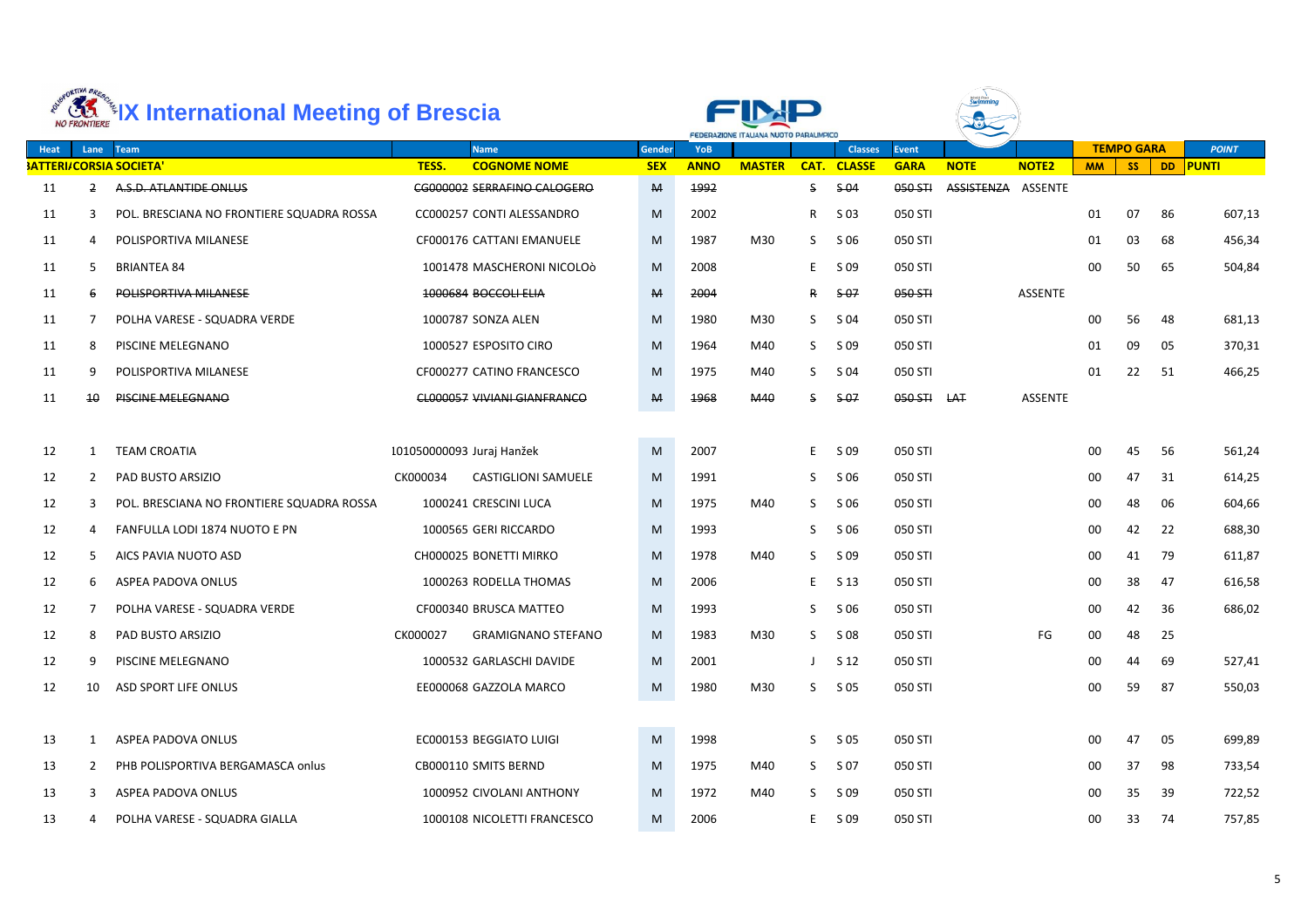|      | ORTIVA BRES | <b>KER EXEMPTERE IX International Meeting of Brescia</b> |                                  |               |             | FEDERAZIONE ITALIANA NUOTO PARALIMPICO |              |                 |                |             |              |           |                   |           |              |
|------|-------------|----------------------------------------------------------|----------------------------------|---------------|-------------|----------------------------------------|--------------|-----------------|----------------|-------------|--------------|-----------|-------------------|-----------|--------------|
| Heat | Lane        | Team                                                     | <b>Name</b>                      | <b>Gender</b> | <b>YoB</b>  |                                        |              | <b>Classes</b>  | Event          |             |              |           | <b>TEMPO GARA</b> |           | <b>POINT</b> |
|      |             | <b>SATTERI/CORSIA SOCIETA'</b>                           | <b>COGNOME NOME</b><br>TESS.     | <b>SEX</b>    | <b>ANNO</b> | <b>MASTER</b>                          |              | CAT. CLASSE     | <b>GARA</b>    | <b>NOTE</b> | <b>NOTE2</b> | <b>MM</b> | <b>SS</b>         | <b>DD</b> | <b>PUNTI</b> |
| 13   | 5.          | PHB POLISPORTIVA BERGAMASCA onlus                        | CF000520 RECALCATI MARCO         | M             | 1994        |                                        | S.           | S 09            | 050 STI        |             |              | 00        | 33                | 06        | 773,44       |
| 13   | 6           | POLHA VARESE - SQUADRA VERDE                             | CK000189 L'ABBATE LORENZO        | M             | 2001        |                                        |              | S 09            | 050 STI        |             |              | 00        | 31                | 02        | 824,31       |
| 13   |             | <b>CIRCOLO CANOTTIERI ANIENE</b>                         | GB000201 KARIM GOUDA SAID HESSAN | M             | 2004        |                                        | $\mathsf{R}$ | S 11            | 050 STI        |             |              | 00        | 33                | 12        | 782,00       |
| 13   | 8           | <b>TEAM CROATIA</b>                                      | 32751 David Štrbac               | M             | 2000        |                                        |              | S 09            | 050 STI        |             |              | 00        | 38                | 04        | 672,19       |
| 13   | 9           | SPORTING LODI SSD                                        | 1000882 Tolasi Antonio           | M             | 1962        | M40                                    | S.           | S 08            | 050 STI        |             |              | 00        | 37                | 71        | 689,47       |
| 13   | 10          | POLHA VARESE - SQUADRA VERDE                             | 1000837 AMBROSINI DANILO         | M             | 1976        | M40                                    | S.           | S 08            | 050 STI        |             |              | 00        | 40                | 51        | 641,82       |
|      |             |                                                          |                                  |               |             |                                        |              |                 |                |             |              |           |                   |           |              |
| 14   | -1          | ASD NOIVED NAPOLI                                        | ME000181 Urso Salvatore          | M             | 1999        |                                        |              | S <sub>11</sub> | 050 STI        |             |              | 00        | 30                | 41        | 851,69       |
| 14   | 2           | PHB POLISPORTIVA BERGAMASCA onlus                        | CB000213 APUANI ALESSANDRO       | M             | 2000        |                                        |              | S 10            | 050 STI        |             |              | 00        | 30                | 27        | 769,41       |
| 14   | 3           | POLISH PARALYMPIC SWIMMING TEAM                          | 29408 GOLUS Michal               | M             | 1995        |                                        | S.           | S 08            | 050 STI        |             |              | 00        | 28                | 99        | 896,86       |
| 14   | 4           | POLISH PARALYMPIC SWIMMING TEAM                          | 26935 JASTRZEBSKI Adrian         | M             | 2000        |                                        |              | S 13            | 050 STI        |             |              | 00        | 26                | 76        | 886,40       |
| 14   | 5           | POLHA VARESE - SQUADRA GIALLA                            | CK000197 BARLAAM SIMONE          | M             | 2000        |                                        |              | S 09            | 050 STI        |             |              | 00        | 25                | 46        | 1.004,32     |
| 14   | 6           | POLHA VARESE - SQUADRA GIALLA                            | CK000183 SOTTILE FABRIZIO        | M             | 1993        |                                        | S.           | S <sub>12</sub> | 050 STI        |             |              | 00        | 25                | 74        | 915,70       |
| 14   | 7           | POLHA VARESE - SQUADRA GIALLA                            | CK000122 MORLACCHI FEDERICO      | M             | 1993        |                                        | S.           | S 09            | 050 STI        |             |              | 00        | 27                | 60        | 926,45       |
| 14   | 8           | POLISH PARALYMPIC SWIMMING TEAM                          | 26507 TOMCZYK Dawid              | M             | 2001        |                                        |              | S 09            | 050 STI        |             |              | 00        | 29                | 58        | 864,44       |
| 14   | q           | POLHA VARESE - SQUADRA GIALLA                            | 1000776 AMODEO ALBERTO           | M             | 2000        |                                        |              | S 08            | 050 STI        |             |              | 00        | 30                | 12        | 863,21       |
| 14   | 10          | <b>TEAM CROATIA</b>                                      | 14655 Karlo Knežević             | M             | 1996        |                                        | S            | S 07            | 050 STI        |             |              | 00        | 32                | 77        | 850,17       |
|      |             |                                                          |                                  |               |             |                                        |              |                 |                |             |              |           |                   |           |              |
|      |             | 50 RANA / 50 BREASTROKE                                  |                                  |               |             |                                        |              |                 |                |             |              |           |                   |           |              |
| 15   | 3           | <b>BRIANTEA 84</b>                                       | 1001479 MARTINO MAURO            | M             | 1969        | M40                                    | S.           | SB03            | <b>050 RAN</b> |             |              | 02        | 21                | 89        | 342,17       |
| 15   | 4           | POLHA VARESE - SQUADRA VERDE                             | 1000787 SONZA ALEN               | M             | 1980        | M30                                    | S.           | SB03            | <b>050 RAN</b> |             |              | 01        | 28                | 03        | 551,52       |
| 15   | 5.          | POL. BRESCIANA NO FRONTIERE SQUADRA ROSSA                | CC000057 MORELLI EFREM           | M             | 1979        | M30                                    | S.           | SB03            | <b>050 RAN</b> |             |              | 00        | 51                | 08        | 950,47       |
| 15   | 6           | POLHA VARESE - SQUADRA VERDE                             | 1000121 LORENZO GABRIELE         | M             | 2006        |                                        | E.           | SB03            | 050 RAN        |             |              | 01        | 10                | 69        | 686,80       |
| 15   |             | <b>BRIANTEA 84</b>                                       | 1001478 MASCHERONI NICOLOÒ       | M             | 2008        |                                        | E            | <b>SB08</b>     | <b>050 RAN</b> |             | FG           | 01        | 21                | 38        |              |
| 15   | 8           | PHB POLISPORTIVA BERGAMASCA onlus                        | CB000210 BIFFI FRANCESCA         | F.            | 1997        |                                        | S.           | SB03            | <b>050 RAN</b> |             | ritirata     |           |                   |           |              |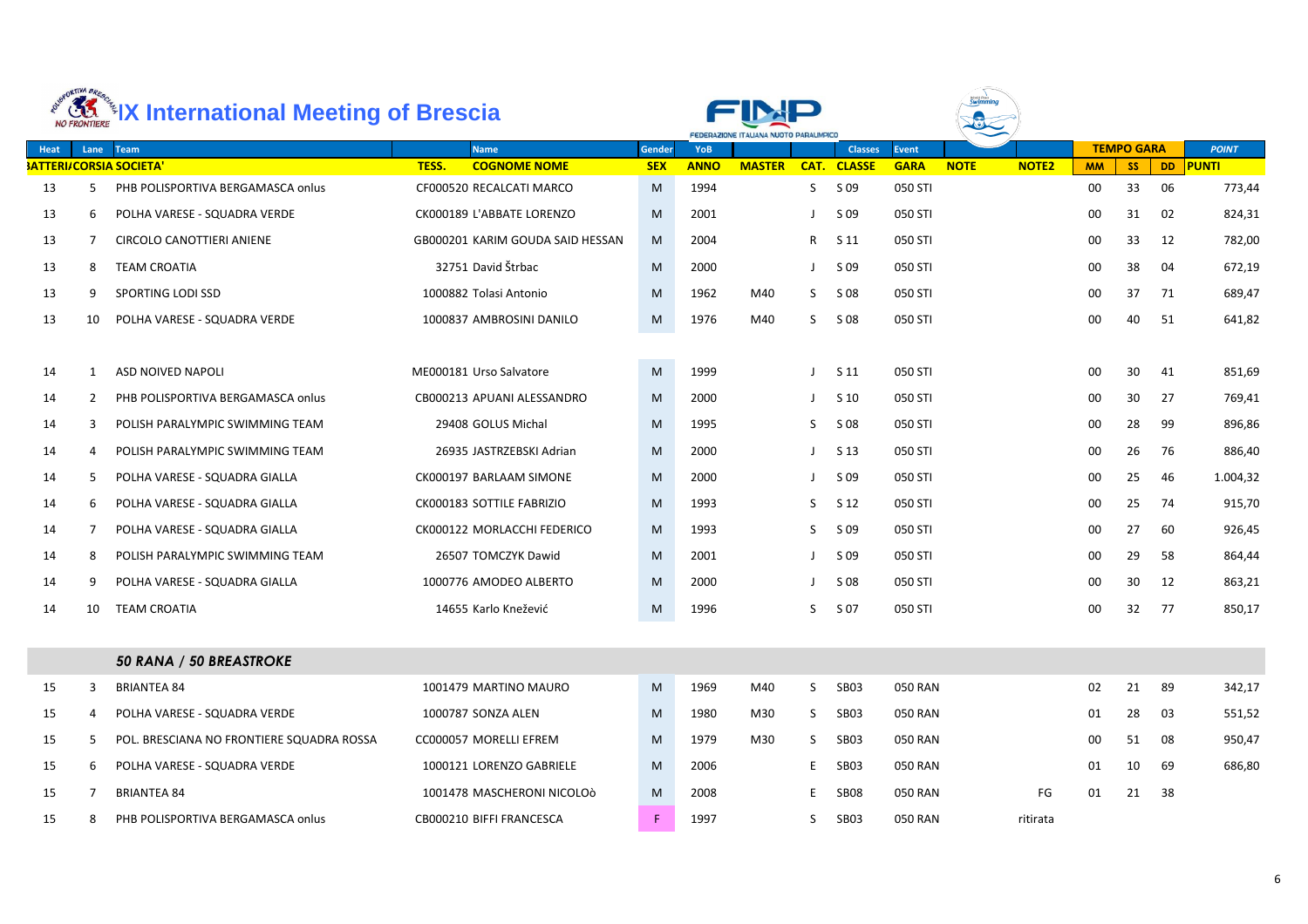| ellVA BRA<br>NO FRONTIERE                                      | <b>International Meeting of Brescia</b><br><b>Gender</b> |  |            |             |               | <b>FEDERAZIONE ITALIANA NUOTO PARALIMPICO</b> |                    |               | World Para<br><b>Swimmi</b> r<br><u>and a series of the series of the series of the series of the series of the series of the series of the series of the series of the series of the series of the series of the series of the series of the series of the serie</u><br>$\widetilde{\phantom{m}}$ |              |           |                   |     |               |
|----------------------------------------------------------------|----------------------------------------------------------|--|------------|-------------|---------------|-----------------------------------------------|--------------------|---------------|----------------------------------------------------------------------------------------------------------------------------------------------------------------------------------------------------------------------------------------------------------------------------------------------------|--------------|-----------|-------------------|-----|---------------|
| Heat<br>VTeam<br>Lane                                          | <b>Name</b>                                              |  |            |             |               |                                               | <b>Classes</b>     | <b>NEvent</b> |                                                                                                                                                                                                                                                                                                    |              |           | <b>TEMPO GARA</b> |     | <b>POINT</b>  |
| <b>BATTERI/CORSIA SOCIETA'</b><br><b>COGNOME NOME</b><br>TESS. |                                                          |  | <b>SEX</b> | <b>ANNO</b> | <b>MASTER</b> |                                               | <b>CAT. CLASSE</b> | <b>GARA</b>   | <b>NOTE</b>                                                                                                                                                                                                                                                                                        | <b>NOTE2</b> | <b>MM</b> | SS                | DD. | <b>NPUNTI</b> |

|    |                | 100 RANA / 100 BREASTROKE                 |                           |                             |    |      |     |              |             |                |                |    |    |    |        |
|----|----------------|-------------------------------------------|---------------------------|-----------------------------|----|------|-----|--------------|-------------|----------------|----------------|----|----|----|--------|
| 16 | $\overline{2}$ | POL. BRESCIANA NO FRONTIERE SQUADRA ROSSA |                           | CC000067 SOLA YLENIA        | F. | 1995 |     | S            | SB05        | <b>100 RAN</b> |                | 02 | 50 | 08 | 579,37 |
| 16 | 3              | <b>TEAM CROATIA</b>                       |                           | 24327 Paula Novina          | F. | 2003 |     | $\mathsf{R}$ | SB08        | <b>100 RAN</b> |                | 01 | 44 | 34 | 756,09 |
| 16 | 4              | ADUS TRIESTINA NUOTO                      |                           | 1000587 MARCHI GIORGIA      | F  | 2001 |     | $\mathbf{J}$ | <b>SB14</b> | <b>100 RAN</b> |                | 01 | 31 | 67 | 824,15 |
| 16 | 5              | <b>G.S. FIAMME ORO</b>                    |                           | 1000701 GILLI CARLOTTA      | F  | 2001 |     | $\perp$      | <b>SB13</b> | <b>100 RAN</b> |                | 01 | 22 | 53 | 903,79 |
| 16 | 6              | POLISH PARALYMPIC SWIMMING TEAM           |                           | 35239 OCHTERA Aleksandra    | F  | 2004 |     | $\mathsf{R}$ | SB09        | <b>100 RAN</b> |                | 01 | 36 | 73 | 792,93 |
| 16 | 7              | <b>G.S.D. NON VEDENTI MILANO ONLUS</b>    |                           | CF000102 RABBOLINI MARTINA  | F  | 1998 |     | S.           | <b>SB11</b> | 100 RAN NO-LAT | FG             | 01 | 37 | 06 |        |
| 16 | 8              | PAD BUSTO ARSIZIO                         |                           | 1001007 FAUCETTA NOEMI      | F  | 2002 |     | R            | <b>SB06</b> | <b>100 RAN</b> |                | 02 | 24 | 41 | 673,15 |
| 16 | 9              | POL. BRESCIANA NO FRONTIERE SQUADRA BLU   |                           | 1000794 LAZZARI CHIARA      | £. | 2003 |     | <del>R</del> | <b>SB12</b> | <b>100 RAN</b> | <b>ASSENTE</b> |    |    |    |        |
|    |                |                                           |                           |                             |    |      |     |              |             |                |                |    |    |    |        |
| 17 | $\overline{2}$ | TEAM CROATIA B                            |                           | 27687 Albert Sirotich       | M  | 1998 |     | <sub>S</sub> | <b>SB06</b> | <b>100 RAN</b> | SQ.            |    |    |    |        |
| 17 | 3              | POLHA VARESE - SQUADRA VERDE              |                           | CK000188 ZENI LORENZO       | M  | 2001 |     | $\perp$      | <b>SB05</b> | <b>100 RAN</b> |                | 02 | 12 | 83 | 694,95 |
| 17 | 4              | PAD BUSTO ARSIZIO                         | CK000027                  | <b>GRAMIGNANO STEFANO</b>   | M  | 1983 | M30 | S.           | SB07        | <b>100 RAN</b> |                | 02 | 13 | 53 | 571,86 |
| 17 | 5              | <b>TEAM CROATIA</b>                       |                           | 10812 Leonardo renić        | M  | 1995 |     | S.           | SB05        | <b>100 RAN</b> |                | 01 | 58 | 66 | 777,94 |
| 17 | 6              | POLHA VARESE - SQUADRA VERDE              |                           | 1000837 AMBROSINI DANILO    | M  | 1976 | M40 | S            | <b>SB07</b> | <b>100 RAN</b> |                | 02 | 05 | 56 | 608,16 |
| 17 | 7              | <b>TEAM CROATIA</b>                       | 101050000093 Juraj Hanžek |                             | M  | 2007 |     | E            | SB08        | <b>100 RAN</b> |                | 02 | 04 | 42 | 560,04 |
| 17 | 8              | <b>BRIANTEA 84</b>                        |                           | 1001477 MAGRASSI RICCARDO   | M  | 2008 |     | E            | <b>SB07</b> | <b>100 RAN</b> |                | 02 | 22 | 41 | 536,20 |
|    |                |                                           |                           |                             |    |      |     |              |             |                |                |    |    |    |        |
| 18 | $\overline{2}$ | POL. BRESCIANA NO FRONTIERE SQUADRA ROSSA |                           | CC000127 MASSUSSI ANDREA    | M  | 1994 |     | S.           | SB05        | <b>100 RAN</b> |                | 01 | 52 | 28 | 822,14 |
| 18 | 3              | ASPEA PADOVA ONLUS                        |                           | 1000263 RODELLA THOMAS      | M  | 2006 |     | E.           | <b>SB13</b> | <b>100 RAN</b> |                | 01 | 42 | 11 | 638,04 |
| 18 | 4              | POLHA VARESE - SQUADRA GIALLA             |                           | 1000108 NICOLETTI FRANCESCO | M  | 2006 |     | E            | SB09        | <b>100 RAN</b> |                | 01 | 27 | 86 | 738,90 |
| 18 | 5              | POLHA VARESE - SQUADRA GIALLA             |                           | CK000183 SOTTILE FABRIZIO   | M  | 1993 |     | S            | <b>SB12</b> | <b>100 RAN</b> | N.P.           |    |    |    |        |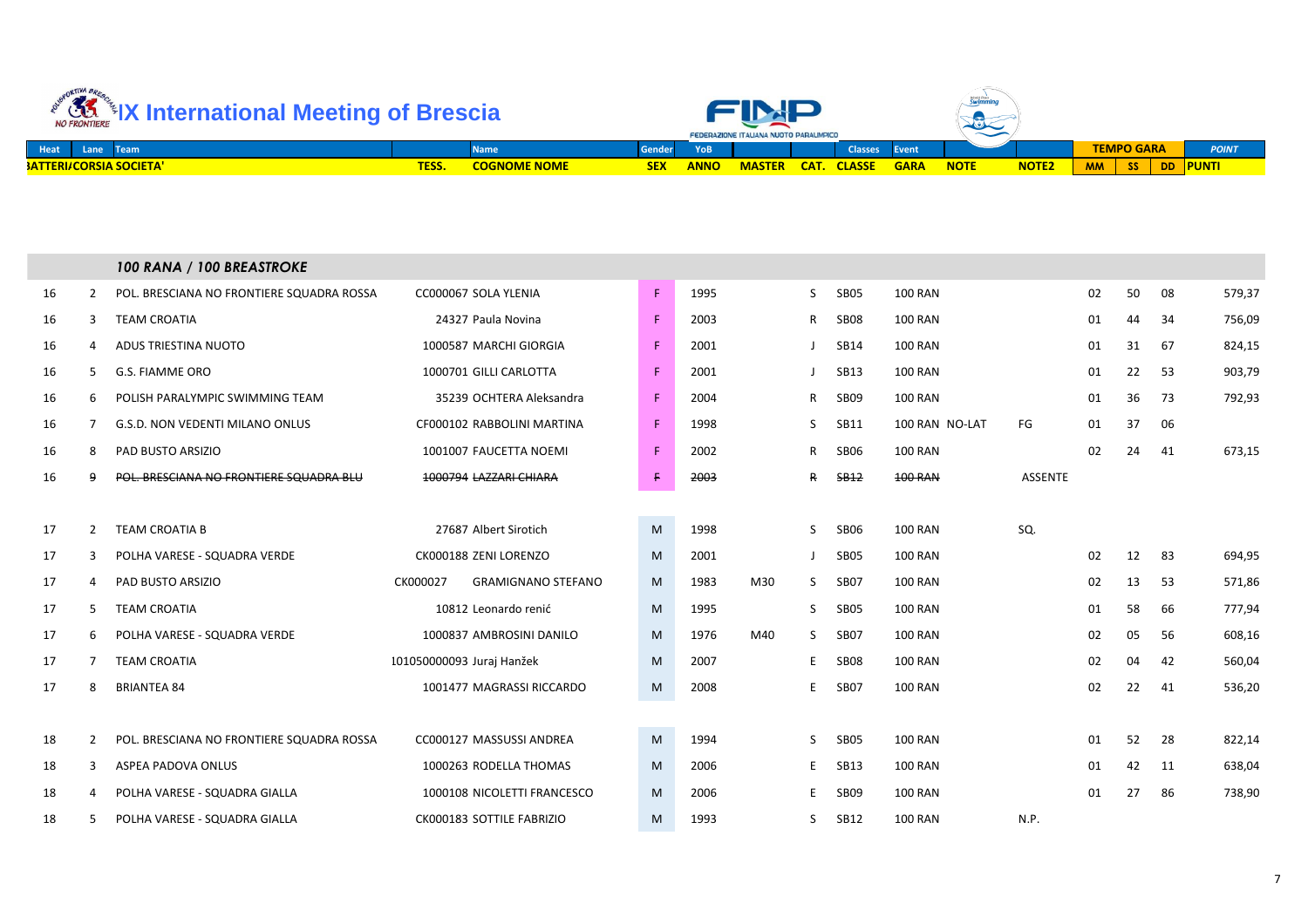|             | ORTIVA BRE     | <b>ARELY International Meeting of Brescia</b> |                                   |               |             | FEDERAZIONE ITALIANA NUOTO PARALIMPICO |      |                  |                |                    |              |           |                   |           |              |
|-------------|----------------|-----------------------------------------------|-----------------------------------|---------------|-------------|----------------------------------------|------|------------------|----------------|--------------------|--------------|-----------|-------------------|-----------|--------------|
| <b>Heat</b> | Lane           | Team                                          | <b>Name</b>                       | <b>Gender</b> | <b>YoB</b>  |                                        |      | <b>Classes</b>   | <b>Event</b>   |                    |              |           | <b>TEMPO GARA</b> |           | <b>POINT</b> |
|             |                | <b>SATTERI/CORSIA SOCIETA'</b>                | TESS.<br><b>COGNOME NOME</b>      | <b>SEX</b>    | <b>ANNO</b> | <b>MASTER</b>                          | CAT. | <b>CLASSE</b>    | <b>GARA</b>    | <b>NOTE</b>        | <b>NOTE2</b> | <b>MM</b> | <b>SS</b>         | <b>DD</b> | <b>PUNTI</b> |
| 18          | 6              | <b>BRIANTEA 84</b>                            | 1000681 MELONI EMANUELE           | M             | 1999        |                                        |      | <b>SB14</b>      | <b>100 RAN</b> |                    |              | 01        | 28                | 44        | 757,35       |
| 18          | 7              | POLHA VARESE - SQUADRA GIALLA                 | CF000578 CARDANI RICCARDO         | M             | 1992        |                                        | S    | SB <sub>08</sub> | <b>100 RAN</b> |                    |              | 01        | 35                | 11        | 732,63       |
| 18          | 8              | AICS PAVIA NUOTO ASD                          | CH000025 BONETTI MIRKO            | M             | 1978        | M40                                    | S    | SB <sub>09</sub> | <b>100 RAN</b> |                    |              | 01        | 55                | 81        | 560,57       |
| 18          | 9              | A.S.D. ATLANTIDE ONLUS                        | CG000009 POGGI CARLOS             | M             | 1976        | M40                                    | S    | SB <sub>08</sub> | <b>100 RAN</b> |                    |              | 01        | 52                | 20        | 621,03       |
|             |                |                                               |                                   |               |             |                                        |      |                  |                |                    |              |           |                   |           |              |
|             |                | 50 DORSO / 50 BACKSTROKE                      |                                   |               |             |                                        |      |                  |                |                    |              |           |                   |           |              |
| 19          | 3              | SSD RARI NANTES MAROSTICA                     | 15514 PINZONI CARLOTTA            | F             | 1982        | M30                                    | S.   | S 02             | 050 DOR        |                    | SQ.          |           |                   |           |              |
| 19          | 4              | <b>ASD SPORT LIFE ONLUS</b>                   | EE000119 BELLETTI DANIELA         | $\mathsf F$   | 1984        | M30                                    | S.   | S 03             | 050 DOR        |                    |              | 01        | 51                | 99        | 454,59       |
| 19          | 5.             | A.S.D. ATLANTIDE ONLUS                        | CG000010 CANANI SARA              | F             | 1978        | M40                                    | S.   | S 05             |                | 050 DOR ASSISTENZA |              | 01        | 28                | 06        | 461,16       |
| 19          | 6              | POL. BRESCIANA NO FRONTIERE SQUADRA ROSSA     | CC000056 MAZZOLA OLGA             | F             | 1982        | M30                                    | S.   | S 02             | 050 DOR        |                    |              | 01        | 48                | 18        | 585,78       |
| 19          | $\overline{7}$ | A.S.D. ATLANTIDE ONLUS                        | 1001505 DUDUIANU LARISSA          | $\mathsf F$   | 2002        |                                        | R    | S 05             |                | 050 DOR ASSISTENZA |              | 01        | 54                | 73        | 353,96       |
| 19          | 8              | POL. BRESCIANA NO FRONTIERE SQUADRA BLU       | 1000025 FILIPPINI BEATRICE        | F             | 2002        |                                        | R    | S 03             | 050 DOR        |                    |              | 02        | 03                | 70        | 411,56       |
|             |                |                                               |                                   |               |             |                                        |      |                  |                |                    |              |           |                   |           |              |
| 20          | 3              | POLISPORTIVA TERRAGLIO                        | 1001062 FERRO LUCIA               | $\mathsf F$   | 2000        |                                        |      | S 05             | 050 DOR        |                    |              | 01        | 45                | 92        | 383,40       |
| 20          | 4              | ASPEA PADOVA ONLUS                            | EC000172 AGOSTINI IRENE           | $\mathsf F$   | 2001        |                                        |      | S 05             | 050 DOR        |                    |              | 00        | 56                | 47        | 719,14       |
| 20          | 5.             | EGO NUOTO ASD                                 | GJ000173 Ghiretti Giulia          | F.            | 1994        |                                        | S    | S 05             | 050 DOR        |                    |              | 00        | 51                | 66        | 786,10       |
| 20          | 6              | AICS PAVIA NUOTO ASD                          | CH000019 BOGGIONI MONICA          | F             | 1998        |                                        | S.   | S 05             | <b>050 DOR</b> |                    |              | $00\,$    | 45                | 27        | 897,06       |
| 20          | $7^{\circ}$    | ASPEA PADOVA ONLUS                            | EC000165 SIMION EMMA              | F             | 1997        |                                        | S.   | S 05             | 050 DOR        |                    |              | 01        | 15                | 15        | 540,39       |
| 20          | 8              | POL. BRESCIANA NO FRONTIERE SQUADRA BLU       | CC000263 CELATO ISABELLA          | $\mathsf F$   | 2000        |                                        |      | S 04             | 050 DOR        |                    |              | 01        | 44                | 62        | 475,82       |
|             |                |                                               |                                   |               |             |                                        |      |                  |                |                    |              |           |                   |           |              |
| 21          | $\pm$          | <b>PISCINE MELEGNANO</b>                      | 1001111 PISATI RICCARDO           | М             | 1995        |                                        | S.   | <del>S 05</del>  | 050 DOR LAT    |                    | ASSENTE      |           |                   |           |              |
| 21          | 3              | A.S.D. ATLANTIDE ONLUS                        | GE000177 REGGIANI SIMONE          | M             | 1979        | M30                                    | S.   | S 03             |                | 050 DOR FEET-START | N.P.         |           |                   |           |              |
| 21          | 4              | POL. BRESCIANA NO FRONTIERE SQUADRA BLU       | 1000555 TORRES ANGEL              | M             | 1978        | M40                                    | S.   | S 05             | 050 DOR        |                    |              | 01        | 50                | 79        | 331,26       |
| 21          | 5              | A.S.D. ATLANTIDE ONLUS                        | GE000179 PASQUINI EMILIANO        | M             | 1987        | M30                                    | S.   | S 05             |                | 050 DOR ASSISTENZA | N.P.         |           |                   |           |              |
| 21          | 6              | ASD SPORT LIFE ONLUS                          | EE000124 SILVESTRI BRUNO GIORDANO | M             | 1998        |                                        | S.   | S 03             | 050 DOR        |                    |              | 01        | 45                | 20        | 419,77       |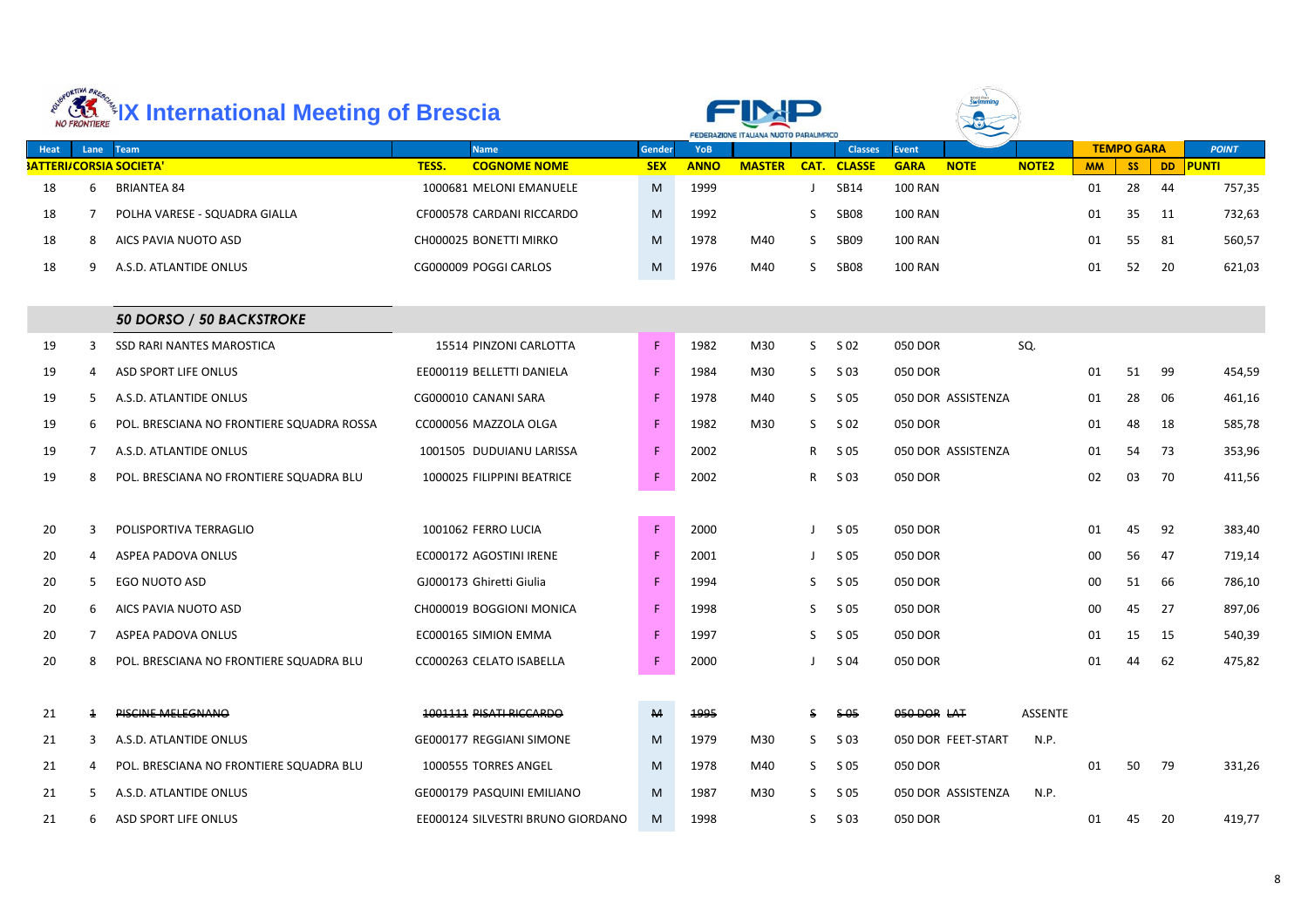|      | ORTIVA BRES    | <b>ARELY International Meeting of Brescia</b> |       |                               |               | <b>FEDERAZIONE ITALIANA NUOTO PARALIMPICO</b> |               |              |                  |                |             |                |           |                   |           |              |
|------|----------------|-----------------------------------------------|-------|-------------------------------|---------------|-----------------------------------------------|---------------|--------------|------------------|----------------|-------------|----------------|-----------|-------------------|-----------|--------------|
| Heat | Lane           | Team                                          |       | <b>Name</b>                   | Gender        | <b>YoB</b>                                    |               |              | <b>Classes</b>   | <b>Event</b>   |             |                |           | <b>TEMPO GARA</b> |           | <b>POINT</b> |
|      |                | <b>SATTERI/CORSIA SOCIETA'</b>                | TESS. | <b>COGNOME NOME</b>           | <b>SEX</b>    | <b>ANNO</b>                                   | <b>MASTER</b> | CAT.         | <b>CLASSE</b>    | <b>GARA</b>    | <b>NOTE</b> | <b>NOTE2</b>   | <b>MM</b> | <b>SS</b>         | <b>DD</b> | <b>PUNTI</b> |
| 21   |                | POL. BRESCIANA NO FRONTIERE SQUADRA BLU       |       | CC000115 PONZONI PAOLO        | M             | 1968                                          | M40           | S.           | S 05             | 050 DOR        |             |                | 01        | 42                | 30        | 358,75       |
| 21   | 8              | <b>BRIANTEA 84</b>                            |       | 1001479 MARTINO MAURO         | M             | 1969                                          | M40           | S.           | S 04             | 050 DOR        |             |                | 01        | 45                | 28        | 413,85       |
| 22   | $\mathbf{2}$   | <b>BRIANTEA 84</b>                            |       | CD000054 FRIGERIO SIMONE      | M             | 1985                                          | M30           | S.           | $S$ 03           | 050 DOR        |             |                | 01        | 21                | 37        | 542,71       |
| 22   | 3              | POLISPORTIVA MILANESE                         |       | CF000277 CATINO FRANCESCO     | M             | 1975                                          | M40           | S.           | S 04             | 050 DOR        |             |                | 01        | 15                | 02        | 580,78       |
| 22   | 4              | S.S.D. NUOTATORI GENOVESI                     |       | BB000076 AZZARITO ANDREA      | M             | 1999                                          |               |              | S 04             | 050 DOR        |             |                | 01        | 05                | 85        | 661,66       |
| 22   | 5.             | POL. BRESCIANA NO FRONTIERE SQUADRA ROSSA     |       | CC000127 MASSUSSI ANDREA      | M             | 1994                                          |               | S.           | S 05             | 050 DOR        |             |                | 00        | 44                | 49        | 824,90       |
| 22   | 6              | S.S.D. NUOTATORI GENOVESI                     |       | BB000075 SCIACCALUGA GIOVANNI | M             | 1994                                          |               | S.           | S 05             | 050 DOR        |             |                | 00        | 47                | 21        | 777,38       |
| 22   | $\overline{7}$ | ASPEA PADOVA ONLUS                            |       | 100675 SCALISE GABRIELE       | M             | 1981                                          | M30           | S.           | S 05             | 050 DOR        |             |                | 01        | 17                | 01        | 476,56       |
| 22   | 8              | ASD SPORT LIFE ONLUS                          |       | EE000127 GARATTI ALESSANDRO   | M             | 1972                                          | <b>M40</b>    | S            | <del>\$ 05</del> | 050 DOR        |             | <b>ASSENTE</b> |           |                   |           |              |
|      |                | 50 FARFALLA / 50 BUTTERFLY                    |       |                               |               |                                               |               |              |                  |                |             |                |           |                   |           |              |
| 23   | 3              | ASD. POLISPORTIVA TRIVIUM SPILIMBERGO         |       | FE000137 AERE KATIA           | $\mathsf F$   | 1971                                          | M40           | S.           | S 07             | <b>050 FAR</b> |             |                | 00        | 49                | 38        | 701,50       |
| 23   | 4              | <b>TEAM CROATIA B</b>                         |       | 27687 Albert Sirotich         | M             | 1998                                          |               | S.           | S 06             | <b>050 FAR</b> |             |                | 01        | 18                | 21        | 388,57       |
| 23   | 5.             | POLHA VARESE - SQUADRA VERDE                  |       | EH000099 POZZAN STEFANO       | M             | 1985                                          | M30           | S.           | S 07             | <b>050 FAR</b> |             |                | 00        | 42                | 43        | 699,51       |
| 23   | 6              | <b>TEAM CROATIA</b>                           |       | 10812 Leonardo renić          | M             | 1995                                          |               | S            | S 07             | 050 FAR        |             |                | 00        | 46                | 12        | 643,54       |
|      |                | 100 FARFALLA / 100 BUTTERFLY                  |       |                               |               |                                               |               |              |                  |                |             |                |           |                   |           |              |
|      |                |                                               |       |                               | $\mathsf F$ . |                                               |               |              |                  | <b>100 FAR</b> |             |                | 01        | 36                |           |              |
| 24   | 2              | PHB POLISPORTIVA BERGAMASCA onlus             |       | CB000202 VICCH SILVIA         |               | 2000                                          |               | $\mathsf{J}$ | S 09             |                |             |                |           |                   | 67        | 702,29       |
| 24   | 3              | <b>TEAM CROATIA</b>                           |       | 22254 Matej Petrlić           | M             | 2002                                          |               | R            | $S$ 10           | <b>100 FAR</b> |             |                | 01        | 11                | -44       | 785,69       |
| 24   | 4              | POLISH PARALYMPIC SWIMMING TEAM               |       | 29408 GOLUS Michal            | M             | 1995                                          |               | S.           | S 08             | <b>100 FAR</b> |             |                | 01        | 11                | 62        | 839,43       |
| 24   | 5              | <b>TEAM CROATIA</b>                           |       | 5869 Kristijan Vincetić       | M             | 1991                                          |               | S.           | S 09             | <b>100 FAR</b> |             |                | 01        | 05                | 30        | 909,34       |
| 24   | 6              | POLISH PARALYMPIC SWIMMING TEAM               |       | 40734 OGORZALEK Alan          | M             | 2003                                          |               | R.           | S 10             | <b>100 FAR</b> |             |                | 01        | 05                | 16        | 861,42       |
| 24   | 7              | ASD NOIVED NAPOLI                             |       | ME000181 Urso Salvatore       | M             | 1999                                          |               |              | S <sub>11</sub>  | <b>100 FAR</b> |             |                | 01        | 15                | 82        | 818,91       |
| 24   | 8              | <b>CIRCOLO CANOTTIERI ANIENE</b>              |       | QB000189 DEL MASTRO MARIKA    | F.            | 2003                                          |               | R            | 5-09             | <b>100 FAR</b> |             | ASSENTE        |           |                   |           |              |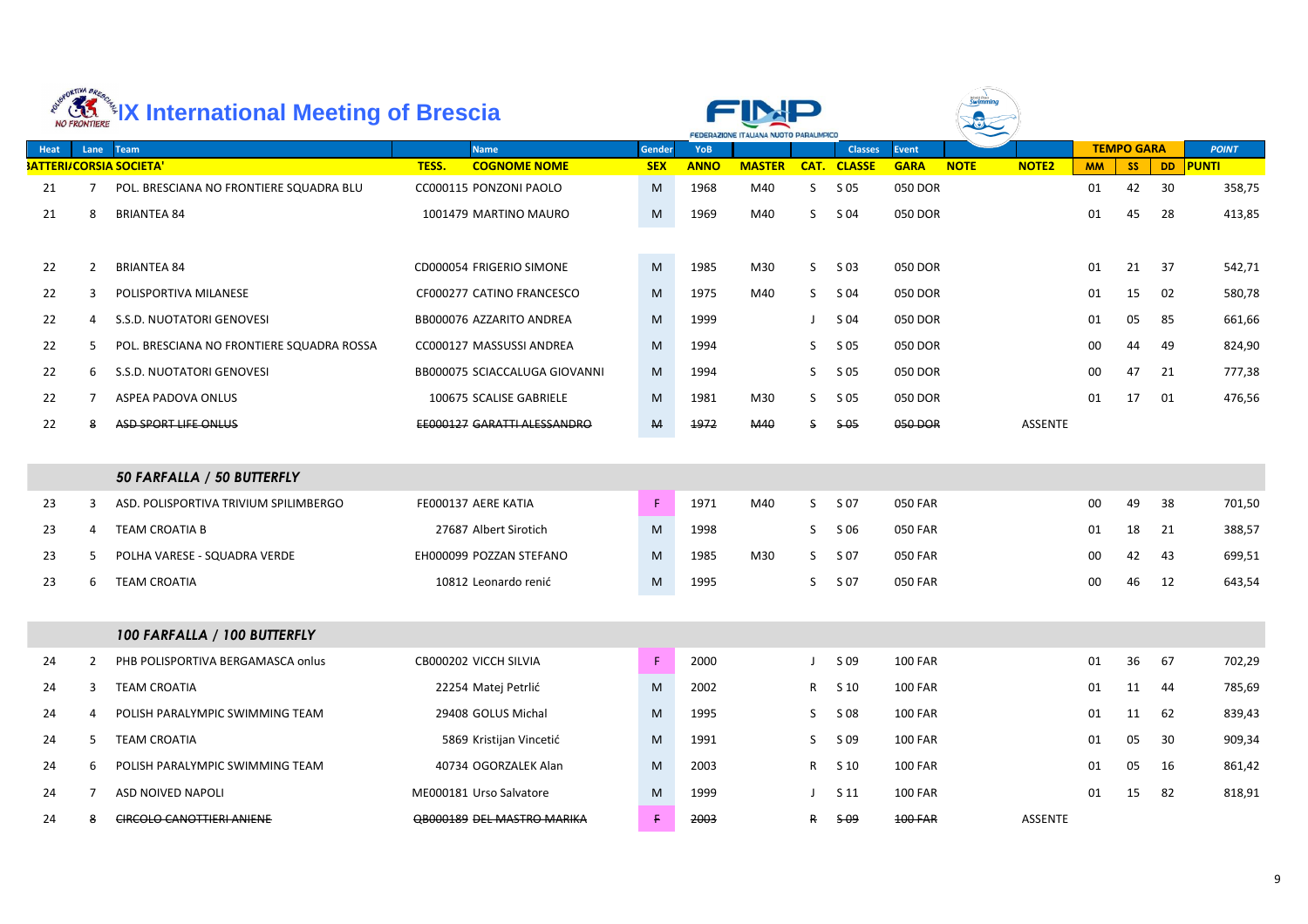| ellVA BRA<br><b>International Meeting of Brescia</b><br>NO FRONTIERE |             |                     | <b>FEDERAZIONE ITALIANA NUOTO PARALIMPICO</b> |             |               |             | World Para<br>$\widetilde{\phantom{m}}$ |             |             |              |                                     |              |
|----------------------------------------------------------------------|-------------|---------------------|-----------------------------------------------|-------------|---------------|-------------|-----------------------------------------|-------------|-------------|--------------|-------------------------------------|--------------|
| Heat<br>Team<br>Lane                                                 | <b>Name</b> |                     |                                               |             |               |             | <b>Classes</b>                          | Event       |             |              | <b>TEMPO GARA</b>                   | <b>POINT</b> |
| <b>BATTERI/CORSIA SOCIETA'</b>                                       | <b>TESS</b> | <b>COGNOME NOME</b> | <b>SEX</b>                                    | <b>ANNO</b> | <b>MASTER</b> | <b>CAT.</b> | <b>CLASSE</b>                           | <b>GARA</b> | <b>NOTE</b> | <b>NOTE2</b> | <b>MM</b><br><b>SS</b><br><b>DD</b> | <b>PUNTI</b> |

|    |                | 100 STILE LIBERO / 100 FREESTYLE          |                                 |             |      |     |              |      |                |                |    |    |    |    |          |
|----|----------------|-------------------------------------------|---------------------------------|-------------|------|-----|--------------|------|----------------|----------------|----|----|----|----|----------|
| 25 | 1              | AICS PAVIA NUOTO ASD                      | 1001324 LA COGNATA CHIARA       | $\mathsf F$ | 2006 |     | E            | S 09 | 100 STI        |                |    | 02 | 15 | 80 | 459,28   |
| 25 | $\mathbf{2}$   | <b>ASD SPORT LIFE ONLUS</b>               | EE000119 BELLETTI DANIELA       | F.          | 1984 | M30 | S            | S 03 | 100 STI        |                |    | 03 | 55 | 13 | 398,21   |
| 25 | 3              | ASPEA PADOVA ONLUS                        | EC000165 SIMION EMMA            | F.          | 1997 |     | $\mathsf{S}$ | S 05 | 100 STI        |                |    | 02 | 30 | 85 | 525,75   |
| 25 | 4              | <b>BRIANTEA 84</b>                        | 1000545 PARENTE JESSICA         | F.          | 1992 |     | S            | S 06 | 100 STI        |                |    | 02 | 22 | 24 | 512,72   |
| 25 | 5              | PISCINE MELEGNANO                         | 1000918 GUBERTI SIMONA          | F.          | 1980 | M30 | S.           | S 09 | 100 STI        |                |    | 02 | 02 | 78 | 507,98   |
| 25 | 6              | POL. BRESCIANA NO FRONTIERE SQUADRA BLU   | 1000136 FACCOLI ROBERTA         | F.          | 1976 | M40 | S.           | S 06 | 100 STI        |                |    | 02 | 15 | 06 | 539,98   |
| 25 | 7              | PAD BUSTO ARSIZIO                         | CK000191<br><b>BALDO GIULIA</b> | F.          | 1999 |     | $\mathbf{J}$ | S 06 | 100 STI        |                |    | 02 | 21 | 70 | 514,68   |
| 25 | 8              | PHB POLISPORTIVA BERGAMASCA onlus         | 1000687 MOLINARI TOSATTI TERESA | F.          | 2005 |     | E            | S 06 | 100 STI        |                |    | 03 | 24 | 03 | 357,45   |
| 25 | 9              | AICS PAVIA NUOTO ASD                      | CH000022 MARCHETTI SARA         | F.          | 1984 | M30 | S.           | S 06 | 100 STI        |                |    | 04 | 32 | 69 | 267,45   |
| 25 | 10             | POL. BRESCIANA NO FRONTIERE SQUADRA BLU   | 1000137 CANOCI GRAZIA           | F           | 2000 |     |              | S 06 | 100 STI        |                |    | 02 | 39 | 63 | 456,87   |
|    |                |                                           |                                 |             |      |     |              |      |                |                |    |    |    |    |          |
| 26 | $\overline{2}$ | SSD RARI NANTES MAROSTICA                 | 15492 PASSUELLO GIULIA          | F           | 1986 | M30 | S            | S 07 | 100 STI        |                |    | 02 | 03 | 91 | 564,76   |
| 26 | 3              | POL. BRESCIANA NO FRONTIERE SQUADRA ROSSA | CC000067 SOLA YLENIA            | F.          | 1995 |     | S            | S 06 | 100 STI        |                |    | 01 | 47 | 56 | 678,04   |
| 26 | 4              | PAD BUSTO ARSIZIO                         | 1001007 FAUCETTA NOEMI          | F           | 2002 |     | $\mathsf{R}$ | S 07 | 100 STI        |                | FG | 01 | 44 | 29 |          |
| 26 | 5              | A.S.D. ATLANTIDE ONLUS                    | GE000178 CORNACCHINI SOFIA      | F           | 1997 |     | S.           | S 08 | <b>100 STI</b> | ASSISTENZA     |    | 01 | 39 | 92 | 652,72   |
| 26 | 6              | <b>BRIANTEA 84</b>                        | CD000024 PIETRONI ELENA         | F.          | 1996 |     | S.           | S 07 | 100 STI        |                |    | 01 | 43 | 22 | 677,97   |
| 26 | 7              | POL. BRESCIANA NO FRONTIERE SQUADRA BLU   | EH000011 ALBICINI CRISTINA      | F.          | 1969 | M40 | S.           | S 12 |                | 100 STI NO-LAT |    | 01 | 48 | 61 | 550,13   |
| 26 | 8              | POLISPORTIVA TERRAGLIO                    | 1001511 POZZI MARTA             | F           | 2000 |     | J            | S 09 | 100 STI        |                |    | 01 | 49 | 41 | 570,06   |
| 26 | 9              | PHB POLISPORTIVA BERGAMASCA onlus         | CB000206 MELOCCHI GARCIA CHIARA | F.          | 2003 |     | $\mathsf{R}$ | S 08 | 100 STI        |                |    | 01 | 55 | 18 | 566,24   |
|    |                |                                           |                                 |             |      |     |              |      |                |                |    |    |    |    |          |
| 27 | $\overline{2}$ | POL. BRESCIANA NO FRONTIERE SQUADRA ROSSA | CC000261 GRANCEA FLORENTINA     | F           | 2000 |     | $\mathbf{J}$ | S 09 | 100 STI        |                |    | 01 | 34 | 29 | 661,47   |
| 27 | 3              | POLHA VARESE - SQUADRA GIALLA             | CF000573 TRIMI ARJOLA           | F.          | 1985 | M30 | S.           | S 04 | 100 STI        |                |    | 01 | 29 | 02 | 1.025,05 |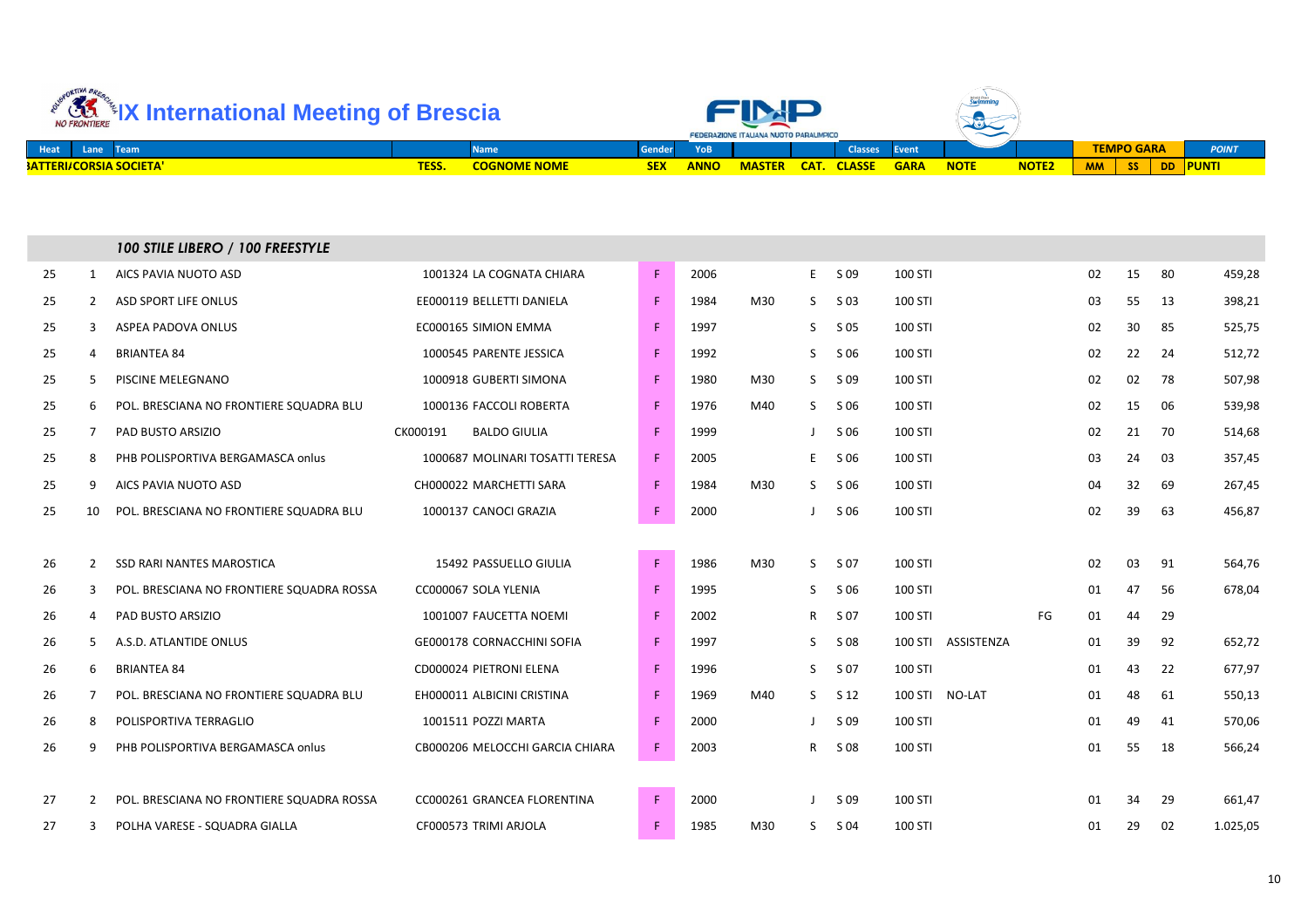| ORTIVA BRE<br><b>AR *IX International Meeting of Brescia</b> |              |                                   |                                   |               |             | <b>FEDERAZIONE ITALIANA NUOTO PARALIMPICO</b> |              |                    |              |                    |              |           |                   |           |              |
|--------------------------------------------------------------|--------------|-----------------------------------|-----------------------------------|---------------|-------------|-----------------------------------------------|--------------|--------------------|--------------|--------------------|--------------|-----------|-------------------|-----------|--------------|
| <b>Heat</b>                                                  |              | Lane Team                         | <b>Name</b>                       | <b>Gender</b> | YoB         |                                               |              | <b>Classes</b>     | <b>Event</b> |                    |              |           | <b>TEMPO GARA</b> |           | <b>POINT</b> |
|                                                              |              | <b>SATTERI/CORSIA SOCIETA'</b>    | TESS.<br><b>COGNOME NOME</b>      | <b>SEX</b>    | <b>ANNO</b> | <b>MASTER</b>                                 |              | <b>CAT. CLASSE</b> | <b>GARA</b>  | <b>NOTE</b>        | <b>NOTE2</b> | <b>MM</b> | <b>SS</b>         | <b>DD</b> | <b>PUNTI</b> |
| 27                                                           | 4            | <b>TEAM CROATIA</b>               | 36719 Emma Mečić                  | $\mathsf F$   | 2007        |                                               | E.           | S 09               | 100 STI      |                    |              | 01        | 20                | 11        | 778,55       |
| 27                                                           | 5.           | OLIMPIC SWIM PRO A.S.D            | CB000200 BELOTTI SARA             | $\mathsf F$   | 1999        |                                               |              | S 12               | 100 STI      |                    |              | 01        | 19                | 25        | 753,94       |
| 27                                                           | 6            | POLISH PARALYMPIC SWIMMING TEAM   | 39624 WOJNAROWSKA Patrycja        | $\mathsf F$   | 2001        |                                               |              | S 07               | 100 STI      |                    |              | 01        | 20                | 68        | 867,38       |
| 27                                                           | $7^{\circ}$  | POLISH PARALYMPIC SWIMMING TEAM B | 21524 KACIK Nikola                | $\mathsf F$   | 2001        |                                               |              | S 08               | 100 STI      |                    |              | 01        | 30                | 79        | 718,36       |
| 27                                                           | 8            | POLHA VARESE - SQUADRA GIALLA     | 1000956 CIKA ADLIN                | $\mathsf F$   | 2007        |                                               | E.           | S 10               | 100 STI      |                    |              | 01        | 30                | 34        | 665,82       |
| 27                                                           | 9            | ASPEA PADOVA ONLUS                | EC000156 MANTOAN LARA             | $\mathsf F$   | 1999        |                                               |              | S 12               | 100 STI      |                    |              | 01        | 47                | 93        | 553,60       |
|                                                              |              |                                   |                                   |               |             |                                               |              |                    |              |                    |              |           |                   |           |              |
| 28                                                           | 3            | PHB POLISPORTIVA BERGAMASCA onlus | CB000202 VICCH SILVIA             | $\mathsf F$   | 2000        |                                               |              | S 09               | 100 STI      |                    |              | 01        | 21                | -54       | 764,90       |
| 28                                                           | 4            | ADUS TRIESTINA NUOTO              | 1000777 SORINI MARGHERITA         | $\mathsf F$   | 2004        |                                               | R            | S 10               | 100 STI      |                    |              | 01        | 08                | 60        | 876,82       |
| 28                                                           | 5.           | POLISH PARALYMPIC SWIMMING TEAM   | 6812 MENDAK Joanna                | $\mathsf F$   | 1989        |                                               | S.           | S <sub>13</sub>    | 100 STI      |                    |              | 01        | 08                | 48        | 868,72       |
| 28                                                           | 6            | <b>CIRCOLO CANOTTIERI ANIENE</b>  | 1000793 SCORTECHINI ALESSIA       | F             | 1997        |                                               | S.           | S 10               | 100 STI      |                    |              | 01        | 03                | 17        | 952,19       |
| 28                                                           | $7^{\circ}$  | POLISH PARALYMPIC SWIMMING TEAM   | 33323 BORUSZEWSKA Zuzanna         | $\mathsf F$   | 2005        |                                               | E.           | S 09               | 100 STI      |                    |              | 01        | 13                | -54       | 848,11       |
| 28                                                           | 8            | POLISH PARALYMPIC SWIMMING TEAM B | 40763 LISIAK Nikola               | $\mathsf F$   | 2001        |                                               |              | S 09               | 100 STI      |                    |              | 01        | 17                | 92        | 800,44       |
|                                                              |              |                                   |                                   |               |             |                                               |              |                    |              |                    |              |           |                   |           |              |
| 29                                                           |              | 1 ASPEA PADOVA ONLUS              | 1000952 CIVOLANI ANTHONY          |               |             | M 1972 M40 S S 09 100 STI                     |              |                    |              |                    |              |           | 01 35 76          |           | 580,41       |
| 29                                                           | $\mathbf{2}$ | A.S.D. ATLANTIDE ONLUS            | GE000177 REGGIANI SIMONE          | M             | 1979        | M30                                           | S.           | S 03               |              | 100 STI FEET-START |              | 04        | 15                | 48        | 376,04       |
| 29                                                           | 3            | <b>ASD SPORT LIFE ONLUS</b>       | EE000124 SILVESTRI BRUNO GIORDANO | M             | 1998        |                                               | S.           | S 03               | 100 STI      |                    |              | 03        | 55                | 92        | 407,21       |
| 29                                                           | 4            | A.S.D. ATLANTIDE ONLUS            | CG000004 GASPARINI YURI           | M             | 1977        | M40                                           | S.           | S 03               |              | 100 STI ASSISTENZA |              | 03        | 11                | -33       | 502,12       |
| 29                                                           | 5.           | ASD SPORT LIFE ONLUS              | EE000127 GARATTI ALESSANDRO       | M             | 1972        | <b>M40</b>                                    | $\mathsf{s}$ | <del>S 05</del>    | 100 STH      |                    | ASSENTE      |           |                   |           |              |
| 29                                                           | 6            | A.S.D. ATLANTIDE ONLUS            | 1000126 SCARDINO AGOSTINO         | M             | 1980        | M30                                           | S.           | S 01               |              | 100 STI FEET-START |              | 03        | 00                | 15        | 791,67       |
| 29                                                           | 7            | <b>BRIANTEA 84</b>                | CD000146 LANZANI EMANUELE         | M             | 1991        |                                               | S.           | S 02               | 100 STI      |                    |              | 03        | 25                | 66        | 671,50       |
| 29                                                           | 8            | ASD SPORT LIFE ONLUS              | EE000120 MATTIAZZI ANDREA         | M             | 1993        |                                               | S.           | S 06               | 100 STI      |                    |              | 02        | 05                | 85        | 519,98       |
| 29                                                           | 9            | <b>BRIANTEA 84</b>                | CD00162 COLOMBO RUGGERO           | M             | 1999        |                                               |              | S 03               | 100 STI      |                    |              | 04        | 38                | 75        | 344,65       |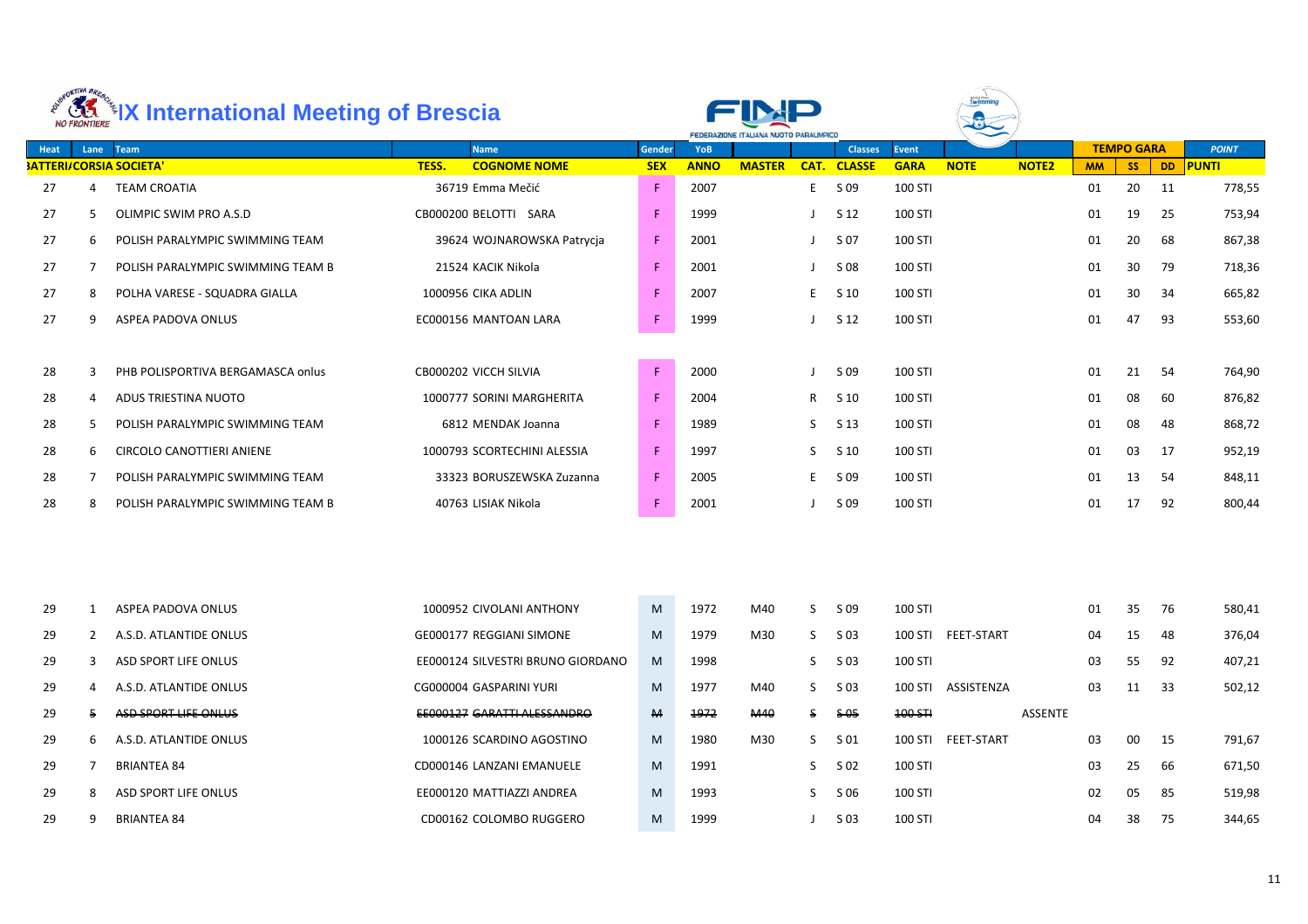|                 | ORTIVA BRES<br><b>NO FRONTIERE</b> | Letting of Brescia                        |          |                                    |              |             | FEDERAZIONE ITALIANA NUOTO PARALIMPICO |    |                    |                |             |                |           |                   |    |              |
|-----------------|------------------------------------|-------------------------------------------|----------|------------------------------------|--------------|-------------|----------------------------------------|----|--------------------|----------------|-------------|----------------|-----------|-------------------|----|--------------|
| <b>Heat</b>     |                                    | Lane Team                                 |          | <b>Name</b>                        | Gender       | <b>YoB</b>  |                                        |    | <b>Classes</b>     | <b>Event</b>   |             |                |           | <b>TEMPO GARA</b> |    | <b>POINT</b> |
|                 |                                    | <b>SATTERI/CORSIA SOCIETA'</b>            | TESS.    | <b>COGNOME NOME</b>                | <b>SEX</b>   | <b>ANNO</b> | <b>MASTER</b>                          |    | <b>CAT. CLASSE</b> | <b>GARA</b>    | <b>NOTE</b> | <b>NOTE2</b>   | <b>MM</b> | <b>SS</b>         |    | DD PUNTI     |
| 30              | 1                                  | PISCINE MELEGNANO                         |          | 1000529 PACE ETTORE                | M            | 2006        |                                        | E  | S 09               | 100 STI LAT    |             |                | 01        | 50                | 67 | 502,21       |
| $\overline{30}$ | 2                                  | POL. BRESCIANA NO FRONTIERE SQUADRA BLU   |          | CC000239 MORETTI PAOLO             | $\mathsf{M}$ | 1995        |                                        | S  | $5-0.5$            | 100 STH        |             | <b>ASSENTE</b> |           |                   |    |              |
| 30              | 3                                  | PISCINE MELEGNANO                         |          | 1000527 ESPOSITO CIRO              | M            | 1964        | M40                                    | S. | S 09               | 100 STI        |             |                | 02        | 41                | 18 | 344,83       |
| 30              | 4                                  | POLISPORTIVA MILANESE                     |          | CF000176 CATTANI EMANUELE          | M            | 1987        | M30                                    | S. | S 06               | 100 STI        |             |                | 02        | 30                | 15 | 435,83       |
| 30              | 5.                                 | POLISPORTIVA TERRAGLIO                    |          | EF000138 COSTANTINI ALVISE         | M            | 1987        | M30                                    | S. | S 06               | 100 STI        |             |                | 02        | 16                | 90 | 478,01       |
| 30              | 6                                  | POLHA VARESE - SQUADRA VERDE              |          | 1000121 LORENZO GABRIELE           | M            | 2006        |                                        | E. | S 04               | <b>100 STI</b> |             |                | 02        | 06                | 10 | 668,04       |
| 30              | 7                                  | ASPEA PADOVA ONLUS                        |          | 1000675 SCALISE GABRIELE           | M            | 1981        | M30                                    | S. | S 05               | 100 STI        |             |                | 02        | 46                | 68 | 430,83       |
| 30              | 8                                  | A.S.D. ATLANTIDE ONLUS                    |          | GE000179 PASQUINI EMILIANO         | M            | 1987        | M30                                    | S  | S 05               | <b>100 STI</b> | ASSISTENZA  |                | 03        | 13                | 01 | 372,05       |
| 30              | 10 <sup>°</sup>                    | <b>PISCINE MELEGNANO</b>                  |          | <b>CL000057 VIVIANI GIANFRANCO</b> | M            | 1968        | M40                                    | S. | <del>\$ 07</del>   | 100 STH        | <b>LAT</b>  | <b>ASSENTE</b> |           |                   |    |              |
|                 |                                    |                                           |          |                                    |              |             |                                        |    |                    |                |             |                |           |                   |    |              |
| 31              | $\overline{+}$                     | POLISPORTIVA MILANESE                     |          | 1000684 BOCCOLI ELIA               | $\mathbf{M}$ | 2004        |                                        | R  | $5-07$             | 100 STH        |             | <b>ASSENTE</b> |           |                   |    |              |
| 31              | $\mathbf{2}$                       | PAD BUSTO ARSIZIO                         | CK000034 | <b>CASTIGLIONI SAMUELE</b>         | M            | 1991        |                                        | S  | S 06               | 100 STI        |             |                | 01        | 52                | 69 | 580,71       |
| 31              | 3                                  | PAD BUSTO ARSIZIO                         | CK000027 | <b>GRAMIGNANO STEFANO</b>          | M            | 1983        | M30                                    | S. | S 08               | 100 STI        |             |                | 01        | 46                | 68 | 534,50       |
| 31              | 4                                  | POLHA VARESE - SQUADRA VERDE              |          | CF000340 BRUSCA MATTEO             | M            | 1993        |                                        | S  | S 06               | 100 STI        |             |                | 01        | 32                | 23 | 709,53       |
| 31              |                                    | PHB POLISPORTIVA BERGAMASCA onlus         |          | CB000109 ROTA MATTEO               | M            | 1994        |                                        | S  | S 07               | 100 STI        |             |                | 01        | 31                | 38 | 669,07       |
| 31              | 6                                  | FANFULLA LODI 1874 NUOTO E PN             |          | 1000565 GERI RICCARDO              | M            | 1993        |                                        | S. | S 06               | 100 STI        |             |                | 01        | 33                | 61 | 699,07       |
| 31              | $7^{\circ}$                        | <b>TEAM CROATIA</b>                       |          | 7192 Tomi Brajša                   | M            | 1993        |                                        | S. | S 04               | 100 STI        |             |                | 01        | 44                | 31 | 807,59       |
| 31              | 8                                  | POL. BRESCIANA NO FRONTIERE SQUADRA ROSSA |          | 1000241 CRESCINI LUCA              | M            | 1975        | M40                                    |    | $S$ $S$ 06         | 100 STI        |             |                | 01        | 41                | 86 | 642,45       |
| 31              | 9                                  | PISCINE MELEGNANO                         |          | 1000532 GARLASCHI DAVIDE           | M            | 2001        |                                        |    | S 12               | 100 STI        |             |                | 01        | 45                | 86 | 492,06       |
|                 |                                    |                                           |          |                                    |              |             |                                        |    |                    |                |             |                |           |                   |    |              |
| 32              |                                    | POLHA VARESE - SQUADRA VERDE              |          | CK000188 ZENI LORENZO              | ${\sf M}$    | 2001        |                                        |    | S 06               | 100 STI        |             |                | 01        | 28                | 50 | 739,44       |
| 32              | $2^{\circ}$                        | <b>TEAM CROATIA</b>                       |          | 32751 David Štrbac                 | M            | 2000        |                                        |    | S 09               | 100 STI        |             |                | 01        | 22                | 12 | 676,81       |
| 32              | 3                                  | POLHA VARESE - SQUADRA GIALLA             |          | CF000578 CARDANI RICCARDO          | M            | 1992        |                                        | S  | S 08               | 100 STI        |             |                | 01        | 16                | 31 | 747,22       |
| 32              | 4                                  | <b>TEAM CROATIA</b>                       |          | 14655 Karlo Knežević               | M            | 1996        |                                        | S. | S 07               | 100 STI        |             |                | 01        | 10                | 32 | 869,45       |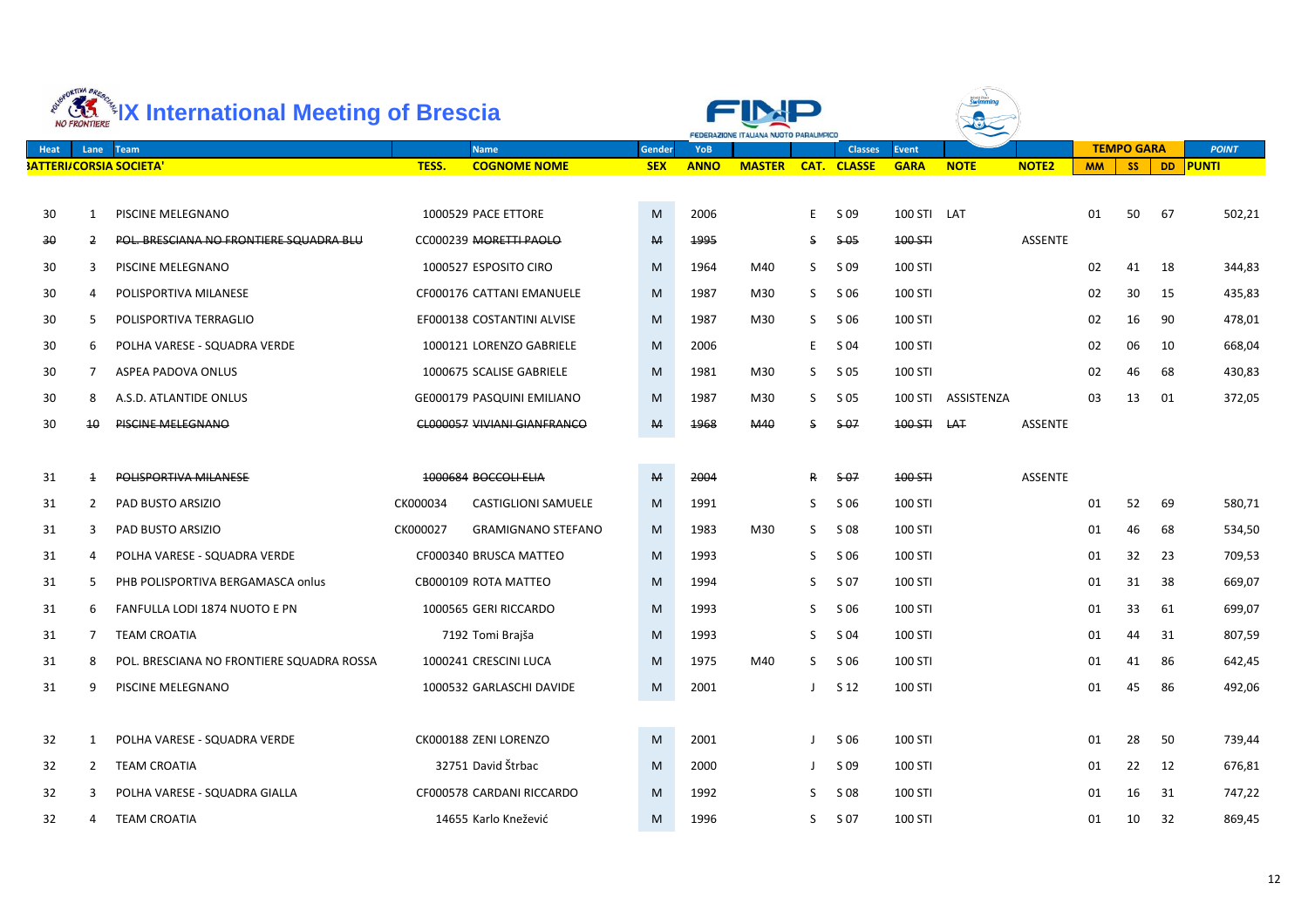| ORTIVA BRES<br><b>ARELY International Meeting of Brescia</b> |                |                                           |       |                             |               |             | FEDERAZIONE ITALIANA NUOTO PARALIMPICO |      |                 |                |                            |              |           |                   |           |              |  |
|--------------------------------------------------------------|----------------|-------------------------------------------|-------|-----------------------------|---------------|-------------|----------------------------------------|------|-----------------|----------------|----------------------------|--------------|-----------|-------------------|-----------|--------------|--|
| Heat                                                         | Lane           | Team                                      |       | <b>Name</b>                 | <b>Gender</b> | <b>YoB</b>  |                                        |      | <b>Classes</b>  | <b>Event</b>   |                            |              |           | <b>TEMPO GARA</b> |           | <b>POINT</b> |  |
|                                                              |                | <b>SATTERI/CORSIA SOCIETA'</b>            | TESS. | <b>COGNOME NOME</b>         | <b>SEX</b>    | <b>ANNO</b> | <b>MASTER</b>                          | CAT. | <b>CLASSE</b>   | <b>GARA</b>    | <b>NOTE</b>                | <b>NOTE2</b> | <b>MM</b> | <b>SS</b>         | <b>DD</b> | <b>PUNTI</b> |  |
| 32                                                           | 5.             | PHB POLISPORTIVA BERGAMASCA onlus         |       | CF000520 RECALCATI MARCO    | M             | 1994        |                                        | S.   | S 09            | 100 STI        |                            |              | 01        | 11                | 63        | 775,93       |  |
| 32                                                           | 6              | POL. BRESCIANA NO FRONTIERE SQUADRA ROSSA |       | 1000023 PIARDI ENRICO       | M             | 1999        |                                        |      | S 09            | 100 STI        |                            |              | 01        | 11                | 28        | 779,74       |  |
| 32                                                           | 7              | POLHA VARESE - SQUADRA VERDE              |       | CK000189 L'ABBATE LORENZO   | M             | 2001        |                                        |      | S 09            | 100 STI        |                            |              | 01        | 09                | 36        | 801,33       |  |
| 32                                                           | 8              | SPORTING LODI SSD                         |       | 1000882 Tolasi Antonio      | M             | 1962        | M40                                    | S.   | S 08            | 100 STI        |                            |              | 01        | 22                | 35        | 692,41       |  |
| 32                                                           | 9              | PHB POLISPORTIVA BERGAMASCA onlus         |       | CB000110 SMITS BERND        | M             | 1975        | M40                                    | S.   | S 07            | <b>100 STI</b> |                            |              | 01        | 21                | 92        | 746,34       |  |
|                                                              |                |                                           |       |                             |               |             |                                        |      |                 |                |                            |              |           |                   |           |              |  |
| 33                                                           | 1              | POL. BRESCIANA NO FRONTIERE SQUADRA ROSSA |       | CC000266 FERRARI KEVIN      | M             | 1992        |                                        | S.   | S 09            | 100 STI        |                            |              | 01        | 09                | 15        | 803,76       |  |
| 33                                                           | 2              | POLHA VARESE - SQUADRA GIALLA             |       | 1000776 AMODEO ALBERTO      | M             | 2000        |                                        |      | S 08            | <b>100 STI</b> |                            |              | 01        | 05                | 98        | 864,20       |  |
| 33                                                           | 3              | <b>SSD RARI NANTES MAROSTICA</b>          |       | 15493 LOBBA ANDREA          | M             | 1999        |                                        |      | S 09            | 100 STI        |                            |              | 01        | 04                | 50        | 861,71       |  |
| 33                                                           | 4              | POLISH PARALYMPIC SWIMMING TEAM           |       | 26514 HREHOROWICZ Igor      | M             | 2002        |                                        | R    | S 09            | <b>100 STI</b> |                            |              | 01        | 00                | 22        | 922,95       |  |
| 33                                                           | 5.             | POLISH PARALYMPIC SWIMMING TEAM           |       | 26935 JASTRZEBSKI Adrian    | M             | 2000        |                                        |      | S <sub>13</sub> | 100 STI        |                            |              | 01        | 00                | 54        | 862,90       |  |
| 33                                                           | 6              | POLISH PARALYMPIC SWIMMING TEAM           |       | 40734 OGORZALEK Alan        | M             | 2003        |                                        | R    | S 10            | <b>100 STI</b> |                            |              | 01        | 00                | 53        | 845,53       |  |
| 33                                                           | $\overline{7}$ | <b>TEAM CROATIA</b>                       |       | 5869 Kristijan Vincetić     | M             | 1991        |                                        | S    | S 09            | 100 STI        |                            |              | 01        | 01                | 45        | 904,48       |  |
| 33                                                           | 8              | POL. BRESCIANA NO FRONTIERE SQUADRA ROSSA |       | CC000237 BICELLI FEDERICO   | M             | 1999        |                                        |      | S 07            | 100 STI        |                            |              | 01        | 03                | 48        | 963,14       |  |
| 33                                                           | 9              | <b>CIRCOLO CANOTTIERI ANIENE</b>          |       | 1000105 CIAMPRICOTTI GIOELE | M             | 1998        |                                        | S    | S 08            | 100 STI        |                            |              | 01        | 06                | 89        | 852,44       |  |
| 33                                                           | 10             | POLISH PARALYMPIC SWIMMING TEAM           |       | 33372 DRAG Przemyslaw       | M             | 2002        |                                        | R    | S 11            | 100 STI        |                            |              | 01        | 09                | 65        | 830,15       |  |
|                                                              |                |                                           |       |                             |               |             |                                        |      |                 |                |                            |              |           |                   |           |              |  |
|                                                              |                | 150 MISTI / 150 INDIVIDUAL MEDLEY         |       |                             |               |             |                                        |      |                 |                |                            |              |           |                   |           |              |  |
| 34                                                           | 4              | A.S.D. ATLANTIDE ONLUS                    |       | CG000002 SERRAFINO CALOGERO | М             | 1992        |                                        | S    | <b>SM04</b>     |                | 150 MIS ASSISTENZA ASSENTE |              |           |                   |           |              |  |
| 34                                                           | 5.             | POL. BRESCIANA NO FRONTIERE SQUADRA ROSSA |       | CC000057 MORELLI EFREM      | M             | 1979        | M30                                    | S.   | SM04            | 150 MIS        |                            |              | 02        | 49                | 86        | 869,30       |  |
| 34                                                           | 6              | ASD SPORT LIFE ONLUS                      |       | EE000092 VIDAL MATTEO       | M             | 1984        | M30                                    | S.   | SM04            | 150 MIS        |                            |              | 04        | 24                | 26        | 558,77       |  |
| 34                                                           |                | POL. BRESCIANA NO FRONTIERE SQUADRA ROSSA |       | CC000257 CONTI ALESSANDRO   | M             | 2002        |                                        | R    | SM03            | 150 MIS        |                            |              | 04        | 19                | 15        | 647,27       |  |
|                                                              |                |                                           |       |                             |               |             |                                        |      |                 |                |                            |              |           |                   |           |              |  |
|                                                              |                | 100 DORSO / 100 BACKSTROKE                |       |                             |               |             |                                        |      |                 |                |                            |              |           |                   |           |              |  |
| 35                                                           | 3              | SSD RARI NANTES MAROSTICA                 |       | 15514 PINZONI CARLOTTA      | F             | 1982        | M30                                    | S    | S 02            | <b>100 DOR</b> |                            |              | 04        | 30                | 47        | 493,36       |  |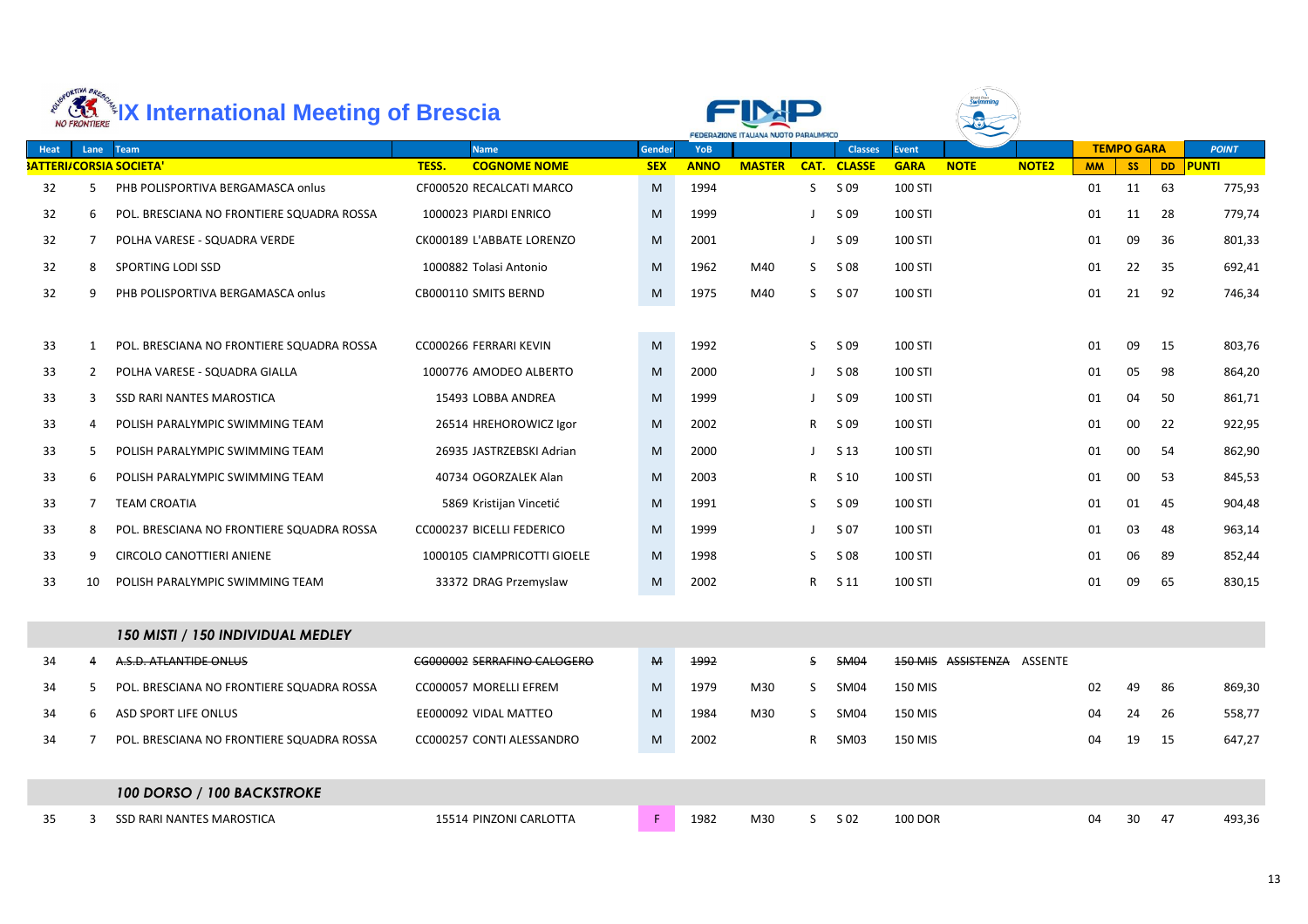|          | ORTIVA BRES  | <b>ARTICLE 18 International Meeting of Brescia</b> |                                                         |               | FEDERAZIONE ITALIANA NUOTO PARALIMPICO |               |              |                  |                           |             |                |           |                   |           |                  |
|----------|--------------|----------------------------------------------------|---------------------------------------------------------|---------------|----------------------------------------|---------------|--------------|------------------|---------------------------|-------------|----------------|-----------|-------------------|-----------|------------------|
| Heat     | Lane         | Team                                               | <b>Name</b>                                             | <b>Gender</b> | <b>YoB</b>                             |               |              | <b>Classes</b>   | <b>Event</b>              |             |                |           | <b>TEMPO GARA</b> |           | <b>POINT</b>     |
|          |              | <b>SATTERI/CORSIA SOCIETA'</b>                     | <b>COGNOME NOME</b><br>TESS.                            | <b>SEX</b>    | <b>ANNO</b>                            | <b>MASTER</b> | CAT.         | <b>CLASSE</b>    | <b>GARA</b>               | <b>NOTE</b> | <b>NOTE2</b>   | <b>MM</b> | <b>SS</b>         | <b>DD</b> | <b>PUNTI</b>     |
| 35       | 4            | PHB POLISPORTIVA BERGAMASCA onlus                  | 1000687 MOLINARI TOSATTI TERESA                         | F             | 2005                                   |               | E.           | S 06             | <b>100 DOR</b>            |             |                | 03        | 27                | 31        | 405,82           |
| 35       | 5.           | POLISPORTIVA TERRAGLIO                             | 1001511 POZZI MARTA                                     | F             | 2000                                   |               |              | S 09             | <b>100 DOR</b>            |             |                | 02        | 07                | 56        | 546,17           |
| 35       | 6            | SPORTING LODI SSD                                  | 1001445 Pezzetti Elena                                  | F.            | 2002                                   |               | R            | S 09             | <b>100 DOR</b>            |             |                | 02        | 47                | 69        | 415,47           |
| 35       |              | PHB POLISPORTIVA BERGAMASCA onlus                  | <b>CB000095 LOCATELLI ALESSANDRA</b>                    | £.            | 1984                                   | <b>M30</b>    | S            | <del>\$ 06</del> | 100 DOR                   |             | <b>ASSENTE</b> |           |                   |           |                  |
| 36       | 3            | SPORTING LODI SSD                                  | 101166 Terzi Giulia                                     | F             | 1995                                   |               | S.           | S 08             | <b>100 DOR</b>            |             |                | 01        | 39                | 15        | 762,58           |
| 36       | 4            | AICS PAVIA NUOTO ASD                               | CH000021 LUSCRI' CAMILLA                                | F             | 2002                                   |               | $\mathsf{R}$ | S <sub>13</sub>  | <b>100 DOR</b>            |             |                | 01        | 27                | 05        | 780,82           |
| 36       | 5.           | POLHA VARESE - SQUADRA GIALLA                      | CK000193 BERRA ALESSIA                                  | F             | 1994                                   |               | S.           | S 12             | <b>100 DOR</b>            |             |                | 01        | 17                | 72        | 892,95           |
| 36       | 6            | POLISH PARALYMPIC SWIMMING TEAM                    | 35239 OCHTERA Aleksandra                                | F             | 2004                                   |               | R.           | S 10             | <b>100 DOR</b>            |             |                | 01        | 22                | -29       | 816,14           |
| 36       | 7            | POLHA VARESE - SQUADRA GIALLA                      | CK000113 TALAMONA ARIANNA                               | F.            | 1994                                   |               | S.           | S 06             | <b>100 DOR</b>            |             |                | 01        | 33                | 73        | 897,58           |
| 36       | 8            | <b>TEAM CROATIA</b>                                | 101050000098 Marija Badrov                              | F.            | 2007                                   |               | E            | S 09             | <b>100 DOR</b>            |             |                | 01        | 38                | 03        | 710,70           |
|          |              |                                                    |                                                         |               |                                        |               |              |                  |                           |             |                |           |                   |           |                  |
| 37       | 1            | ASD SPORT LIFE ONLUS                               | EE000120 MATTIAZZI ANDREA                               | M             | 1993                                   |               | S.           | S 06             | <b>100 DOR</b>            |             |                | 02        | 08                | 57        | 566,31           |
| 37       | $\mathbf{2}$ | <b>TEAM CROATIA B</b>                              | 27687 Albert Sirotich                                   | M             | 1998                                   |               | S.           | S 06             | <b>100 DOR</b>            |             | FG             | 02        | 53                | 92        |                  |
| 37       | 3            | <b>BRIANTEA 84</b>                                 | 1001478 MASCHERONI NICOLOÒ                              | M             | 2008                                   |               | E.           | S 09             | <b>100 DOR</b>            |             |                | 02        | 10                | 89        | 482,16           |
| 37       |              | A.S.D. ATLANTIDE ONLUS                             | CG000009 POGGI CARLOS                                   | M             | 1976                                   | M40           | S            | S 08             | <b>100 DOR</b>            |             |                | 02        | 14                | 97        | 476,85           |
| 37       | 5            | CSRGRANDA                                          | 1000894 SPIGONARDO ROBERTO                              | M             | 1989                                   |               | S            | S 06             | <b>100 DOR</b>            |             |                | 01        | 57                | 55        | 619,40           |
| 37       | 6            | PAD BUSTO ARSIZIO                                  | CK000034<br><b>CASTIGLIONI SAMUELE</b>                  | M             | 1991                                   |               | S.           | S 06             | <b>100 DOR</b>            |             | FG             | 02        | 19                | 19        |                  |
| 37       |              | POLISPORTIVA TERRAGLIO<br><b>BRIANTEA 84</b>       | EF000138 COSTANTINI ALVISE<br>1001477 MAGRASSI RICCARDO | M             | 1987<br>2008                           | M30           | S.           | S 06             | <b>100 DOR</b><br>100 DOR |             |                | 02        | 55<br>20          | 70        | 414,40           |
| 37<br>37 | 8<br>10      | PISCINE MELEGNANO                                  | 1001456 DODOROS ERACLES                                 | M<br>M        | 1997                                   |               | E.<br>S.     | S 08<br>S 11     | 100 DOR LAT               |             |                | 02<br>02  | 59                | 99<br>68  | 456,49<br>376,28 |
|          |              |                                                    |                                                         |               |                                        |               |              |                  |                           |             |                |           |                   |           |                  |
| 38       | 2            | <b>CIRCOLO CANOTTIERI ANIENE</b>                   | GB000201 KARIM GOUDA SAID HESSAN                        | M             | 2004                                   |               |              | R S 11           | 100 DOR                   |             |                | 01        | 29                | 88        | 752,23           |
| 38       | 3            | POL. BRESCIANA NO FRONTIERE SQUADRA ROSSA          | 1000023 PIARDI ENRICO                                   | M             | 1999                                   |               |              | S 09             | 100 DOR                   |             |                | 01        | 29                | 32        | 706,56           |
| 38       | 4            | POL. BRESCIANA NO FRONTIERE SQUADRA ROSSA          | CC000237 BICELLI FEDERICO                               | M             | 1999                                   |               |              | S 07             | 100 DOR                   |             |                | 01        | 14                | 26        | 953,68           |
| 38       | 5.           | POLHA VARESE - SQUADRA GIALLA                      | CK000197 BARLAAM SIMONE                                 | M             | 2000                                   |               |              | S 09             | 100 DOR                   |             |                | 01        | 08                | 33        | 923,61           |
| 38       | 6            | POLISH PARALYMPIC SWIMMING TEAM                    | 26507 TOMCZYK Dawid                                     | M             | 2001                                   |               | $\mathbf{J}$ | S 09             | <b>100 DOR</b>            |             |                | 01        | 10                | 20        | 899,00           |